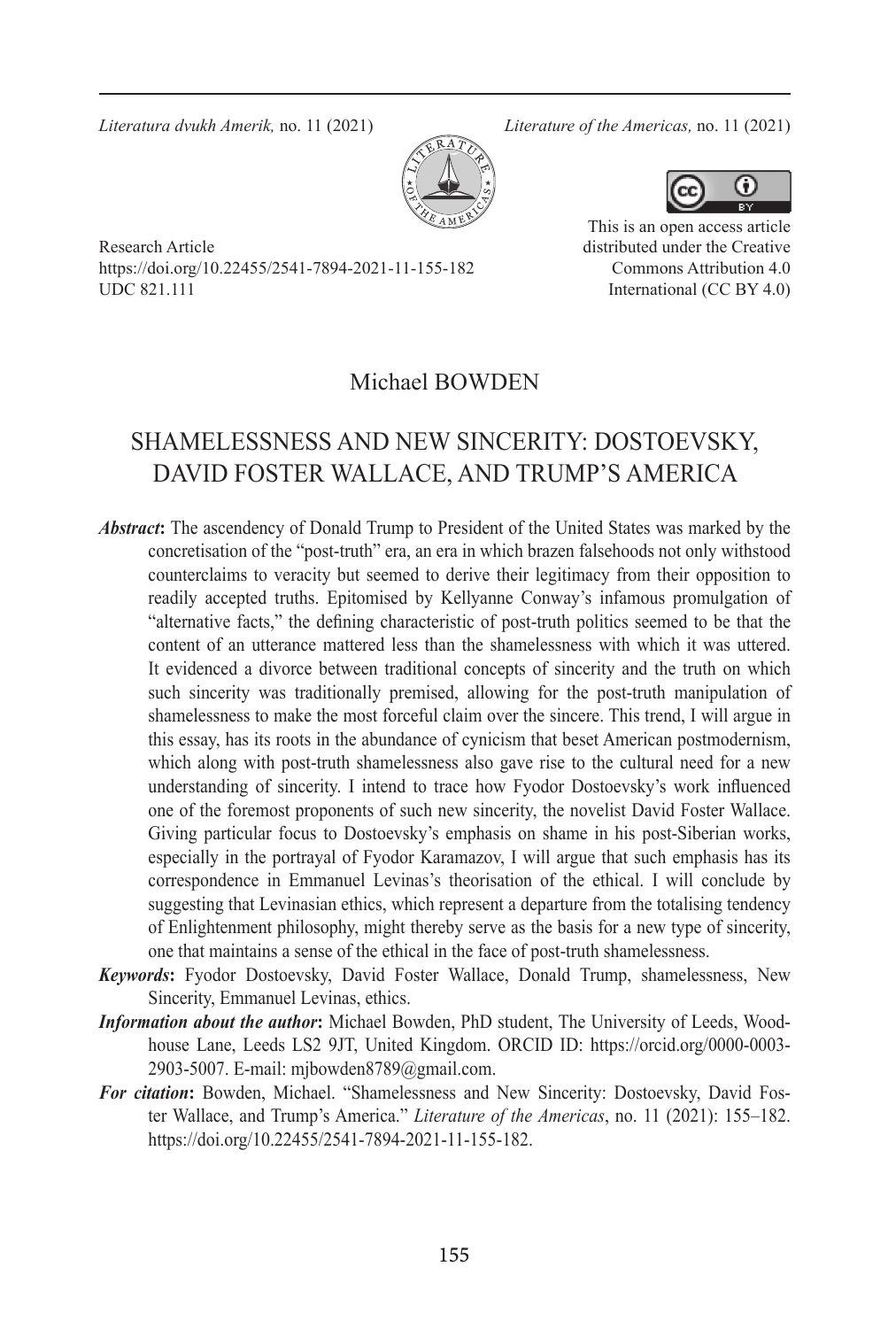Литература двух Америк. 2021. № 11 *Literature of the Americas,* no. 11 (2021)





This is an open access article distributed under the Creative Commons Attribution 4.0 International (CC BY 4.0)

Научная статья https://doi.org/10.22455/2541-7894-2021-11-155-182 УДК 821.111

## Майкл БОУДЕН

# БЕССТЫДСТВО И НОВАЯ ИСКРЕННОСТЬ: ДОСТОЕВСКИЙ, ДЭВИД ФОСТЕР УОЛЛЕС И АМЕРИКА ТРАМПА

- *Аннотация:* Избрание Дональда Трампа президентом Соединенных Штатов ознаменовалось ускоренным наступлением эпохи «постправды», когда наглая ложь не только успешно претендовала на статус правды, но и, казалось, самоутверждалась за счет противостояния общеизвестным истинам. Определяющая характеристика политики постправды, квинтэссенцией которой стала скандальная пропаганда Келлиэнн Конуэй «альтернативных фактов», заключалась, пожалуй, в том, что значение имело не столько содержание высказывания, сколько бесстыдство, с каким его озвучивали. Между традиционными понятиями искренности и правды, лежащей, как принято было считать, в основе такой искренности, возник разрыв, поэтому откровенно бесстыдным заявлениям в духе постправды удавалось убедительно доказывать свою искренность. Основной тезис статьи состоит в том, что данная тенденция восходит к преизбытку цинизма в американском постмодернизме, наряду с бесстыдством постправды породившего в культуре потребность в новом понимании искренности. Автор показывает, как творчество Ф.М. Достоевского повлияло на одного из наиболее заметных представителей «новой искренности» — романиста Дэвида Фостера Уоллеса. Учитывая, какую важную роль играет стыд в произведениях Достоевского, написанных после возвращения из сибирской ссылки (особенно важен здесь для нас образ Федора Карамазова), представляется необходимым проследить, как такая расстановка акцентов соотносится с осмыслением этического в трудах Эммануэля Левинаса. Наконец, в статье высказывается предположение, что этика Левинаса, отвергающая тягу философии эпохи Просвещения к обобщениям, могла бы послужить фундаментом для нового типа искренности — сохраняющего представление о морали перед лицом бесстыдства постправды.
- *Ключевые слова:* Ф.М. Достоевский, Дэвид Фостер Уоллес, Дональд Трамп, бесстыдство, «новая искренность», Эммануэль Левинас, этика
- *Информация об авторе***:** Майкл Боуден, аспирант, Университет Лидса, Вудхаус Лейн, LS2 9JT г. Лидс, Великобритания. ORCID ID: https://orcid.org/0000-0003-2903-5007. E-mail: mjbowden8789@gmail.com.
- *Для цитирования***:** *Боуден М.* Бесстыдство и новая искренность: Достоевский, Дэвид Фостер Уоллес и Америка Трампа // Литература двух Америк. 2021. № 11. С. 155–182. https://doi.org/10.22455/2541-7894-2021-11-155-182.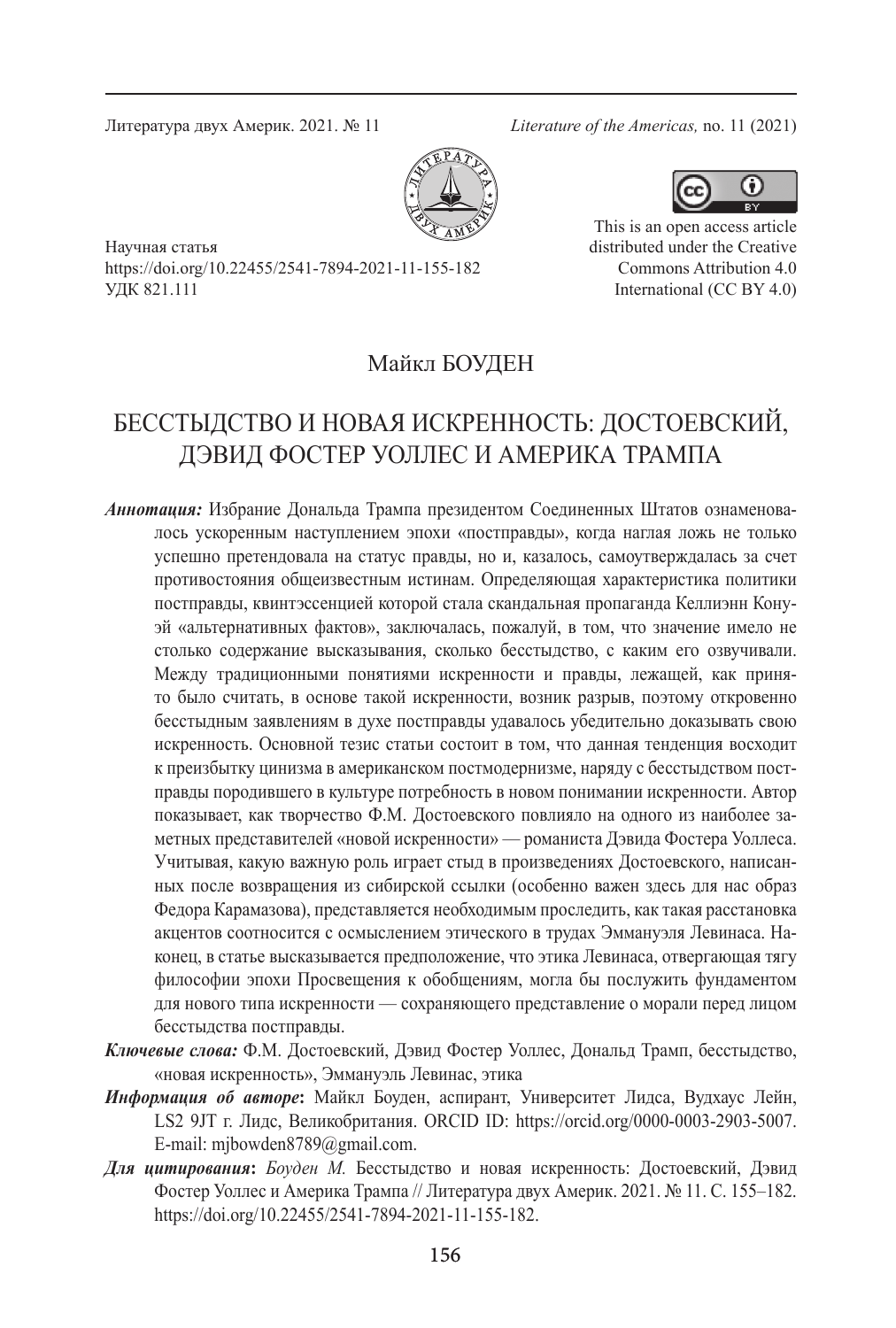I

On November 3, 2020, as I began preliminary note-making and literature reviews to develop the ideas that would form the present article, in the background of my living room my muted television displayed the initial results of the 59<sup>th</sup> quadrennial US Presidential election. Several days later, amidst premature declarations of victory and baseless accusations of electoral fraud from the Republican campaign and its supporters, the Associated Press and most major television networks affirmed Joe Biden as the victor. It was an affirmation that was meant to mark the culmination of a presidency that "sent shockwaves through the US political system," to signify the potential cessation of the "bewildering [...] drama, discord and daily shifts" of fortune that inundated Donald Trump's presidency [Schaefer 2021: 109–110]. In the weeks that followed, Trump's refusal to concede defeat and public incitement to violence engendered the Capitol riot of January 6, 2021. It was a sobering reminder of the fractured nature and subterranean violence of US politics, which serve as a metonym for the traditionally (albeit reductively) named "Western" democracies.

Turning to the past to aid in understanding a "bewildering" present is a commonly accepted practice; indeed, Todd Schaefer's use of Richard Neustadt's 1960 model for analysing presidential decision-making is itself an example of this practice. And, with regards to the topic of this essay, I am not the first to read something Dostoevskian in Trump's rhetoric, or the ideology he emblematises. Of note is Ani Kokobobo's article for *The Conversation* at the height of Trump's 2016 election campaign, and her 2020 follow-up piece in *Salon*. In both, Kokobobo relates Trump's "riotous rhetoric and steady stream of scandals" with the narrative interplay between Stavrogin, Pyotr Verkhovensky and the political nihilists of *Demons* [Kokobobo 2016]. Regardless of the inverted political leanings of 1860s Russian nihilism and Trump's own brand of American Republicanism, Kokobobo parallels the similar "anti-intellectual and impulse-driven nature" of both movements [Kokobobo 2016]. Support for both Verkhovensky and Trump is "primarily emotion-based," despite neither figure offering much by way of "concrete political plans" beyond their "notable anti-establishment sentiments" [Kokobobo 2016]. Instead, claims Kokobobo, Verkhovensky/Trump supporters "feel empowered" by their analogous "deep-seated irreverence" for convention, and are drawn "to the spectacle of [...] the gossip and scandals" they respectively create [Kokobobo 2016].

This essay looks to extend Kokobobo's observations, moving beyond her comparison of the "devastating nihilism that consumes society"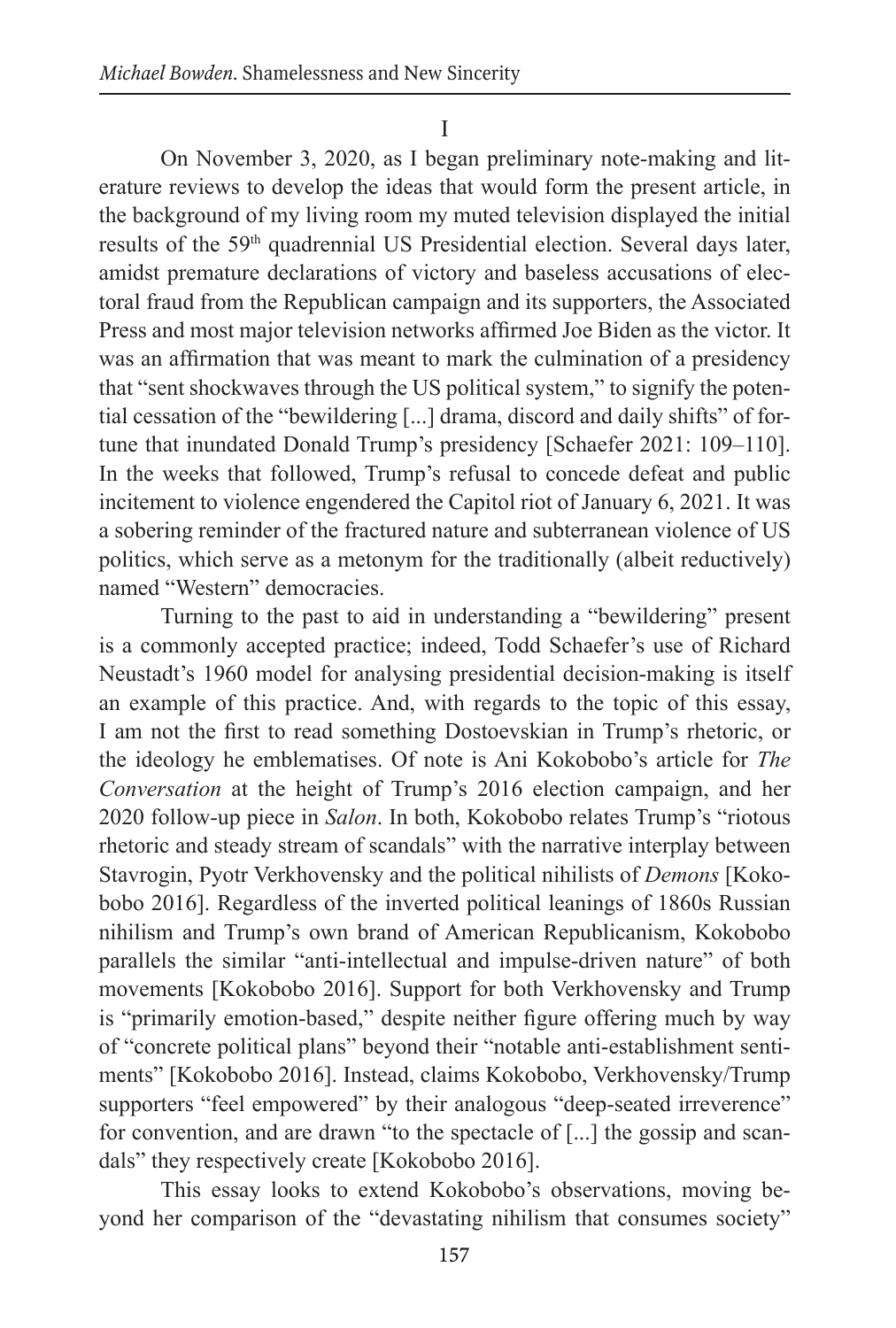in 19th-century Russia and the present-day U.S. [Kokobobo 2021]. It will seek instead to assess one potential reason for the resurgence of the political appeal of scandalous spectacles by contrasting the contemporary American socio-cultural climate with the entreaty for a new sincerity made by the author David Foster Wallace, among others.<sup>1</sup> Wallace, whose work was heavily influenced by Dostoevsky, was a prominent critic of the "congenital skeptcism" of American art and literature from mid-1980s onwards [Wallace 2014: 272].<sup>2</sup> He claimed, in his fiction, interviews and journalistic essays, that such scepticism was the legacy of the way the irony and cynicism of early postmodern American art had been co-opted by the commercial interests of the digital age, particularly televisual advertising. The result was a type of fiction, as Wallace said of his literary contemporaries, that was "thematically shallow and lightweight," even "morally impoverished" [Wallace 2014: 273]. In the words of the Wallace scholar Adam Kelly, by styling his fiction as antagonistic to the sceptical legacy of postmodernism Wallace "affirmed and embodied sincerity as a crucial value in his life and work, perhaps even as that work's defining feature" [Kelly 2010: 131].

Yet Wallace was likewise attuned to the difficulty of simply reincorporating sincerity back into daily American life and art. The effect of postmodernism (and its theoretical counterpart, poststructuralism), as Wallace read it, was to engender an in-built cultural disavowal of what he terms "single-entendre principles," the centralised artistic concern for traditionally unifying notions such as love, faith and duty, as well as their anchoring metaphysical universals like God and Truth [Wallace 1998: 81]. Because the concept of a univocal truth is integral to the assertion of sincerity, Wallace

<sup>1</sup> A distinction must be made here between the complex portrayal of sincerity in Wallace's writings and New Sincerity, the somewhat uncodified cultural and theoretical movement that seeks new engagements with sincerity in the wake of postmodern cynicism and irony. Whilst Wallace, as this essay will show, cannot be separated from New Sincerity as a movement, his exact relationship with it is as yet undefined academically (primarily because there is no set definition of what precisely constitutes New Sincerity). With that in mind, I have chosen to term Wallace's engagement with postmodern sincerity "new sincerity" (i.e., in the lowercase), in order to avoid the easy association between Wallace and the so-called New Sincerity movement. References in this essay to "New Sincerity" are reserved for scholars (such as Kelly and Colton, discussed below) who do identify Wallace with the New Sincerity movement. For one of the foremost interrogations of sincerity after postmodernism, see the collection of essays in [Alphen, Bal, Smith 2008].

Wallace's review of Frank's *The Miraculous Years*, which develops into an extended meditation on Dostoevsky's own art, is the starting point for an assessment of Dostoevsky's influence over him. For an analysis on the intertextuality between Dostoevsky and Wallace, see [Jacobs 2007].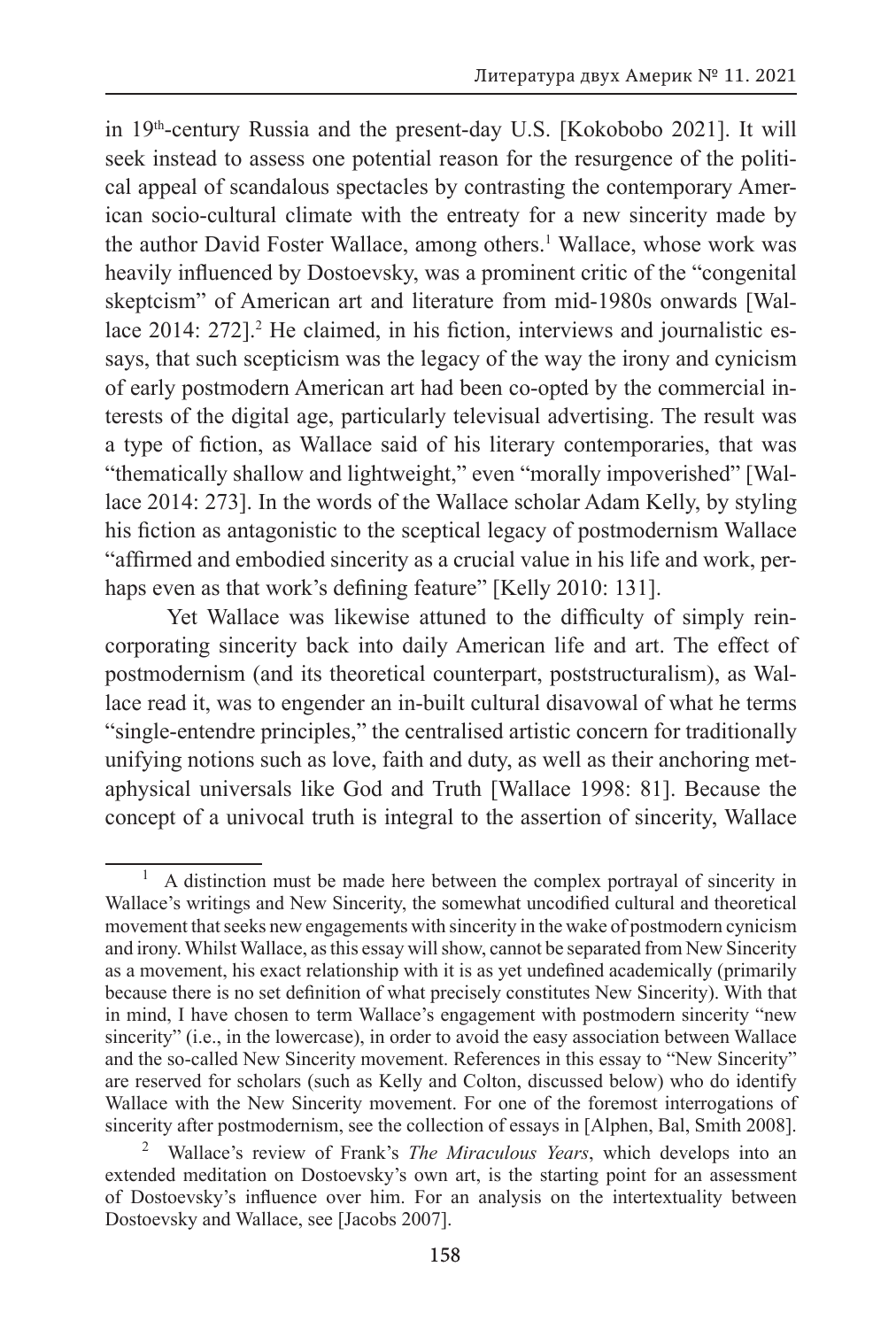recognised that authors seeking to return sincerity to fiction would already "be outdated, of course, before they even started. Dead on the page. Too sincere [...]. Backward, quaint, naïve, anachronistic" [Wallace 1998: 81]. This was the "novelty" of Wallace's return to sincerity: the new sincerity had to negotiate the desire to progress beyond the congenital scepticism and moral impoverishment of the age, and a now-quixotic attachment to singular truth.

The contrast between Wallace's new sincerity and Trump's ascendency is thus illuminating. The premise of this essay is that new sincerity and Trump's political manipulation of scandal, and especially of shamelessness, are opposing responses to the same condition: the congenital scepticism of the postmodern American condition. Whilst new sincerity must wrestle with itself as an incongruous condition, Trump's shameless rhetoric manages to position itself exterior to traditional notions of truth and sincerity, yet simultaneously maintains the overriding structure of truth's relation to power. In fact, scandal and shamelessness fashion themselves as the final remnants of singular truth precisely because they oppose traditional notions of truth and power: instead of a univocal authority that imparts truth in exchange for ideological subjugation, Trump's political shamelessness occupies the territory of sincere truth through its very antagonism to univocal authority. Traditional sincerity may no longer be trustworthy, but Trump's shamelessness inspires the trust of his supporters because it feigns a sincere hostility to tradition.

As mentioned above with reference to Kokobobo's articles, Trump's adoption of shamelessness and scandal has many Dostoevskian prototypes; to Kokobobo's list can be added *The Idiot*'s General Ivolgin and Lebedev, and Captain Lebyadkin in *Demons*. My focus, however, will be on Fyodor Karamazov, who is claimed by Deborah Martinsen's study of shame in Dostoevsky as the foremost of Dostoevsky's shameless figures [Martinsen 2003]. Martinsen's work, however, argues that Dostoevsky's use of the dynamics of shame is a decisive component of his novelistic ethical strategy. In particular, the exposure to shamelessness disorients characters and readers alike, to the extent that it reveals their unwitting complicity in a shameful status quo. My aim, therefore, is to draw a connection between Wallace's new sincerity and Dostoevsky's strategies of shame. The essay will search for a foundation for the "morally passionate, passionately moral" in both life and art that need not resort to the anachronism of traditional notions of authoritative truth, as emblematised by the Elder Zosima [Wallace 2014: 274]. Understanding Dostoevsky's ethical influence over Wallace thus means finding a way to read Zosima's counselling of Fyodor in secular terms. I will conclude by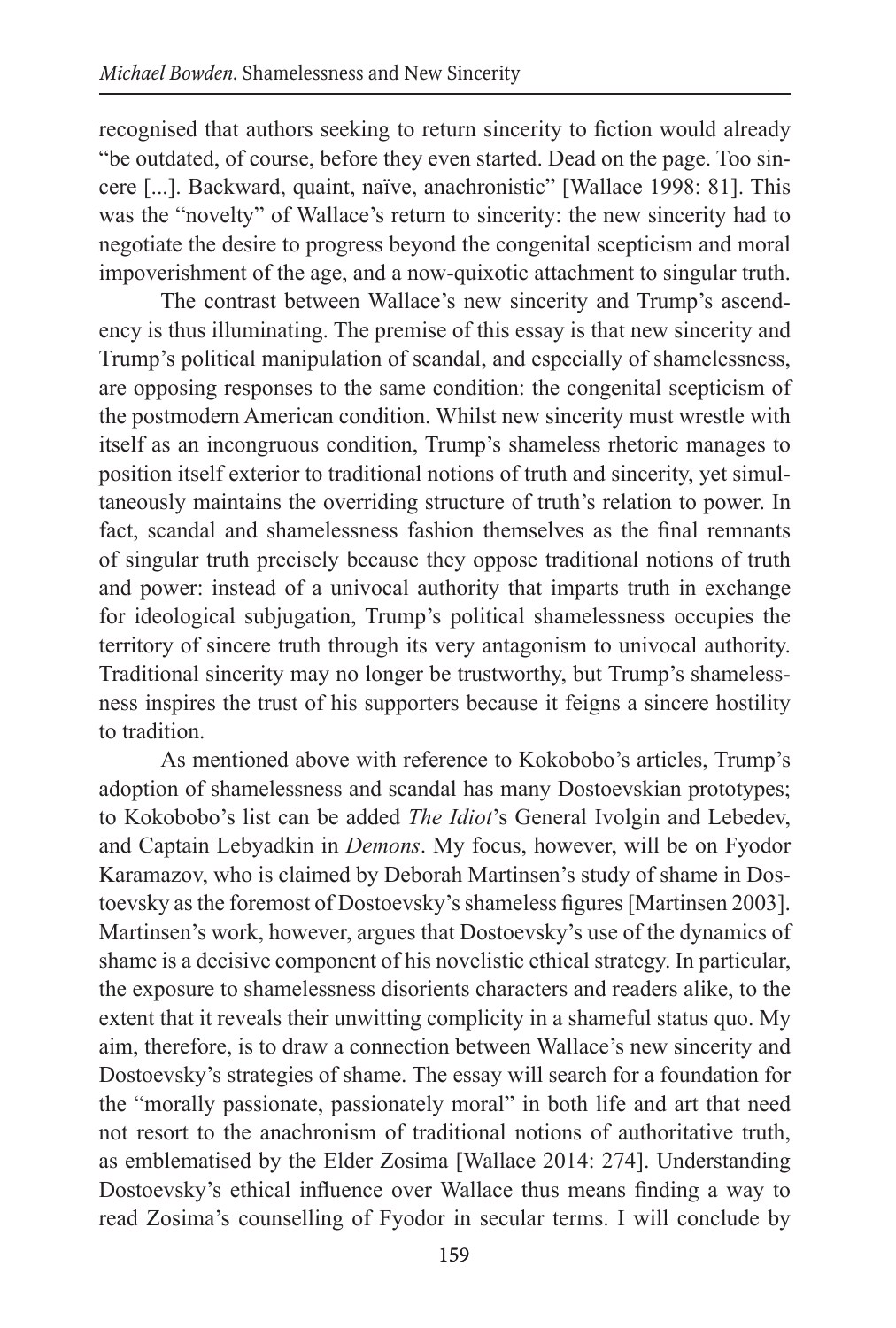gesturing towards the ethical implications of Dostoevskian polyphony, as theorised by Mikhail Bakhtin. These implications, I will argue, allow for an interpretation of shame and shamelessness that accords with the ethical philosophy of Emmanuel Levinas, pertinently aligning with Levinas's adoption of Zosima's maxim "each of us is guilty in everything before everyone, and I most of all" as an adage for his theory of illimitable responsibility [Dostoevsky 2004: 289].3

II

Sincerity, wrote the scholar Aaron Colton in the months before Trump's election victory, is the "common element" between Trump's "rage-fueled, speak-my-mind attitude" and a certain strand of American art and literature from the late-20<sup>th</sup> and early 21<sup>st</sup>-century [Colton 2016]. Colton's hypothesis mirrors the one put forward by this essay: the renewed significance of sincerity in American art is a response to the same cultural conditions that allowed for Trump's political success. Colton argues that the New Sincerity movement, which he associates not only with Wallace but with the "vulnerability of Bright Eyes and Cat Power" and the "homemade aesthetic of Wes Anderson," sought to reenergise "an apathetic youth culture" and correct "the pageantry, experimentalism, and detachment of the 1980s." His essay, however, portrays Trump's success as a warning against "sincerity's darker consequences" [Colton 2016]. Noting how Trump's alleged authenticity masquerades for his political nihilism, Colton perceives this form of political "sincerity" as "an antidote to the 'political correctness' of democrats, pundits, and liberal arts majors alike." He compares sincerity's emphasis on being "true" to one's own self with "good old Republican accountability," the proverbial "pulling yourself up by your own bootstraps" [Colton 2016]. Such simple-minded accountability can only thrive through claiming to cure the "American government of its characteristic dishonesty." Trump, writes Colton, garners appeal solely through representing "a politics in which candidates say only what they mean," suggesting that the content of what is actually said is unimportant as long as it stands for sincerity in opposition to a conspicuously insincere political tradition [Colton 2016]. In this way, having "sniffed out the cultural obsession with sincerity," Trump is able to "ingeniously" transpose it to "populist fearmongering." Presumably, the prejudicial attitudes that Trump arouses in

 $3\text{ The expression is first formulated by Zosima's brother Markel. According to Jill}$ Robbins, the phrase (and its variations) "occurs nearly a dozen times in Levinas's work" [Robbins 1999: 147].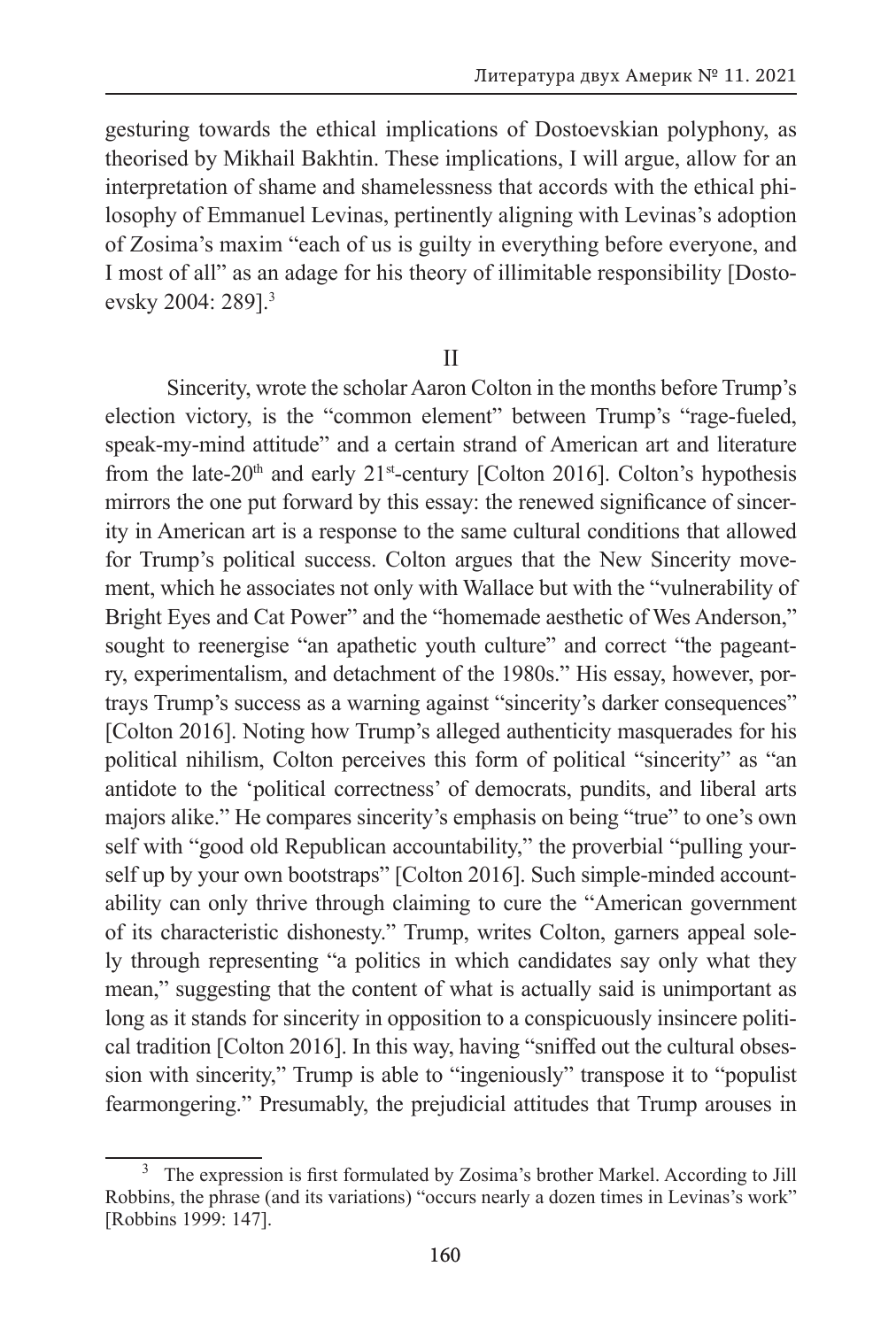his support base are spoken, chanted and tweeted with some form of sincerity, a "being true" to the animosity shaped by centuries of social hegemony and re-legitimised by Trump's populism. In this way, Colton dismisses sincerity as holding "no moral guarantee" [Colton 2016].

Yet the fundamental flaw of Colton's whole argument is his conflation of sincerity, as it is traditionally understood, and the so-called New Sincerity movement, particularly as it can be identified in Wallace's writings. Traditional sincerity is contingent upon an abstracted ideal of a singular truth, stemming from the Platonic and Aristotelian influences over European Renaissance and Enlightenment philosophy. Indeed, Lionel Trilling's seminal study of sincerity and authenticity begins by locating sincerity's origins in Early Modern Europe, citing Polonius's exhortation "to thine own self be true" as an emblem of the introduction of sincerity to the "moral life of Europe" [Trilling 1980: 4–5]. Colton in this way exposes his own conflation of sincerity and new sincerity when he notes the latter's resemblance to Republican accountability: traditional sincerity and modern republicanism naturally resemble each other because both are rooted in Enlightenment thought.<sup>4</sup> Sincerity in this regard would carry a moral guarantee aligned with the principles of the Enlightenment, the essential "true self" that finds its place within the dictates of singular ideals such as "Reason" and "Liberty." The certainty of such principles, however, were the primary targets of a critical tradition that came to prominence during European modernism and reached its apotheosis in poststructural theory and postmodern art. From Braque to Baudrillard, the certainty of either a true self or the universal applicability of "Reason" has been driven to near extinction.

New sincerity follows in the wake of postmodern/poststructural thought, seeking neither to ignore nor reject its critical legacy, and so cannot be confused with traditional sincerity's philosophical origins. As Luke Turner, creator of a manifesto for the "metamodern" movement which shares many ideological affinities with new sincerity, writes, "postmodern irony and cynicism is the default setting" for "a generation raised in the '80s and '90s" [Turner 2015]. A return to the singular truth of traditional sincerity is naively anachronistic at best and impossible at worst. "However," Turner continues, "despite, or rather because of this, a yearning for meaning—for sincere and constructive progression and expression—has come to shape today's dominant cultural mode" [Turner 2015]. New sincerity, like meta-

<sup>4</sup> For more on how European Enlightenment philosophy influenced the formation of the American republic, see [Ferguson 1997].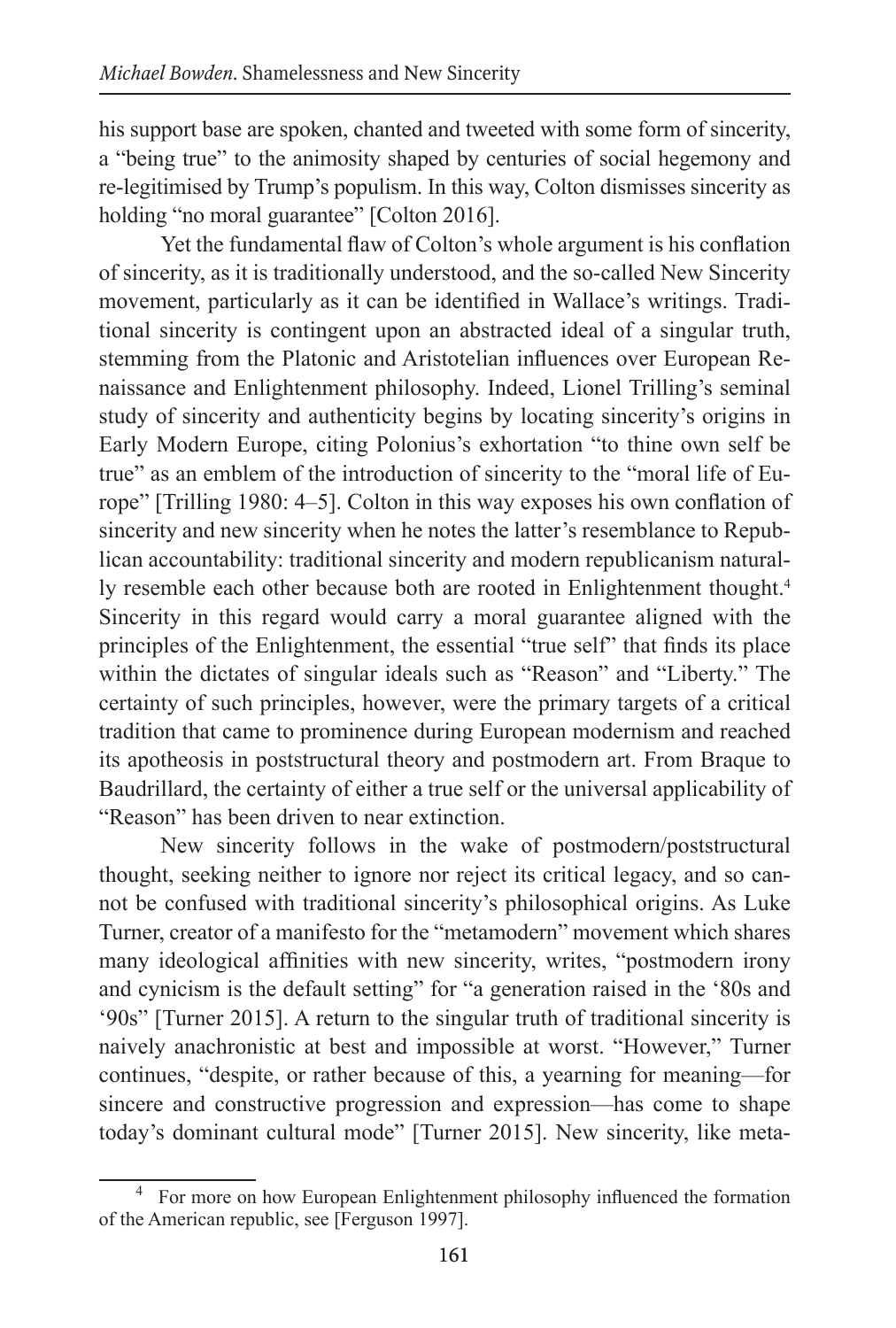modernism, strives to negotiate the resurgence of sincerity within a culture saturated by postmodern cynicism. Rather than encapsulating the absence of moral guarantees, it seeks an alternative to the moral guarantee provided by traditional sincerity, the absence of which both predates and motivates it.5

Accordingly, associating Trump's politics with sincerity is likewise fraught with complications. Whilst it can never be known whether the sentiments he provokes in his supporters under the banner of anti-authoritarianism (xenophobia, misogyny, ableism, etc.) are sincere, in the sense that those supporters "truly" mean them, Trump's own strategy is a product of and dependent on the same postmodern cynicism that inspires new sincerity. His presidential tenure is indissociable with the so-called "post-truth" political era; though the phrase precedes Trump, his especial use of the modern world's abundance of media platforms to exploit "the obfuscation of facts, abandonment of evidential standards in reasoning, and outright lying" in part prompted Oxford Dictionaries to name "post-truth" its 2016 term of the year [McIntyre 2018: 1].<sup>6</sup> Cynicism towards a singular ideological truth necessarily lays the foundations for the emergence of post-truth politics: without the authoritative demarcation of the true narrative from false ones, any claim to veracity can be treated as legitimate, even ones directly contradicting other established claims. This ultimately engenders a situation in which it is left to each individual recipient of multiple and contradictory "truths" to actively decide which one to believe in, to determine which one is *sincere*. Post-truth sincerity is multiform and competitive.

More pertinent to Trump's tactical use of shamelessness is post-truth's affiliated phrase "alternative facts," infamously used in 2017 by his former Senior Counselor, Kellyanne Conway. The concept of an alternative fact is crucial to the way shamelessness is manipulated to stand for sincerity in a post-truth age. In his essay on New Sincerity in Wallace, Kelly makes an aside on "conditional secrecy" as understood by Jacques Derrida in *The Gift of Death*. For Kelly (reading Derrida), the "conditional secret, describable in terms of unveiling, within the logic of surface and depth, is about power power lies in knowledge of the secret and the ability to uncover the truth it hides." Most forms of narrative, argues Kelly, just like "most political discourse, is structured by this kind of conditional secrecy" [Kelly 2010: 143]. Like an author that induces readers with the promise of narrative coherence,

<sup>&</sup>lt;sup>5</sup> For more on the resemblance of the New Sincerity movement and metamodernism, see [Akker, Gibbons, Vermeulen 2017: 1–20].

McIntyre's work opens with an etymology of "post-truth" and an analysis of its recent correlation with Trump and the 2016 Brexit campaign.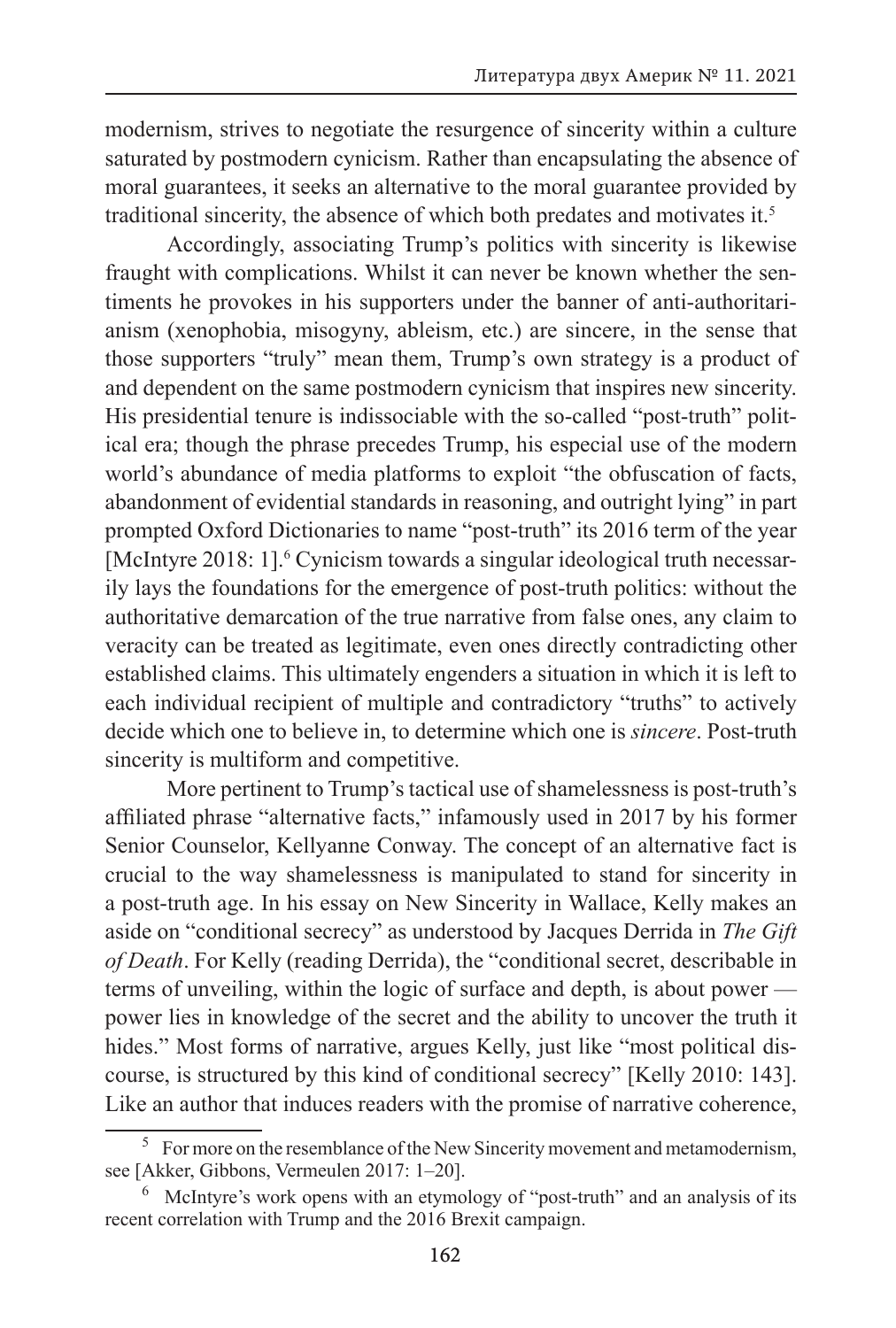an ideological authority offers its adherents initiation into "the secret" (i.e., religious/juridical/ethical truth) on the condition that those adherents submit to its dictates (worship/legality/ethical practice). Conditional secrecy is thus dependent on the authority of a singular truth. That truth is unveiled to those who are subjugated. In a post-truth era, conditional secrecy loses its force. If the validity of that secret's "truth" is questionable, the authority of its unveiler is diminished.

The theory of conditional secrecy is useful because it reveals how shame operates within the context of traditional notions of truth and sincerity. Balanced against the premise of a singular, authoritative truth, shame is contingent on either an exclusion from the conditional secret or a disregard of its lesson. It is "shameful" not to know the secret, and one can feel ashamed in the presence of the uninitiated. To be shameless, on the other hand, is to be indifferent to shame, and so to the authority that conditions what is and is not shameful. As Martinsen writes in her study, shame "lies on the boundary between self and other and is thus intimately linked to the question of identity" [Martinsen 2003: xiv]. An individual's identity, its subjection to an authoritative ideological narrative (the unveiling of the secret), is assured by and through the concordance of a multiplicity of subjects. One's subjectivity is never guaranteed but must instead be striven for and maintained within the borders of that same ideological authority. Overcoming the shameful, then, is the method for, and consequence of, the subjugation of the subject. As such, it represents the pathway to sincerity. "To thine own self be true is" simultaneously advising sincerity and cautioning against shame. This is why Polonius follows it with "Thou canst not then be false to any man." Sincerity is upheld through the avoidance of appearing shameful before others, thus damaging a sense of interior authenticity, by betraying the dictates of a singular ideological truth.

"The old powers of shame have been abolished," bemoans the narrator of J. M. Coetzee's politically critical novel, *Diary of a Bad Year* [Coetzee 2008: 39]. There is perhaps no truer testament to that lament than Trump's success. Yet Trump's shamelessness is more than just the catharsis of the old powers of shame, now permitted by the dawn of the post-truth age. As a political tactic, shamelessness is an effective means of promoting an alternative narrative that maintains the structure of the conditional secret, and so maintains the relation between authoritative power and individual subjection. If shame is contingent on the dynamic of power, sincerity and the traditional concept of a singular truth, then shamelessness emerges in the post-truth age as the best, maybe even only, assurance of an alternative authority precisely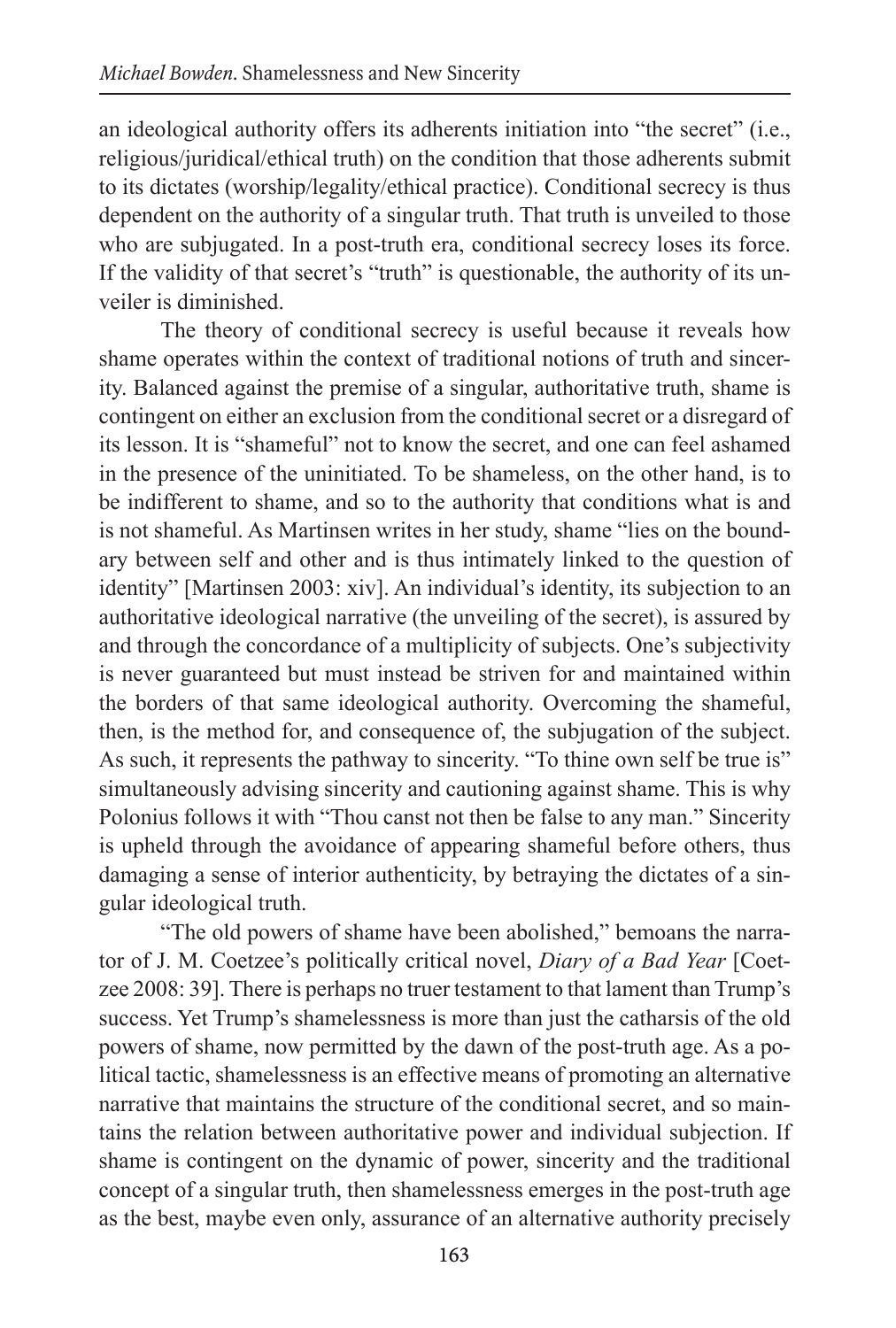because of its antagonism to that very tradition. Against an outdated culture in which sincerity meant the avoidance of shame, shamelessness manifests as a surrogate for sincerity. Trump casts any claim to veracity as unverifiable, engendering the bewilderment of the post-truth and perpetuating a culture obsessed with sincerity and yearning for a meaning it can no longer find. He then puts forward his own alternative facts, which rely on the structure of conditional secrecy but that, by their shamelessness, offer their own new type of sincerity for people that have grown cynical to traditional sincerity. His shamelessness is thereby granted immunity from postmodern cynicism. And so, his alternative facts stand in for a now-obsolete singular truth. His power is legitimised because his narrative is shameless.

### III

The kind of new sincerity Wallace represents, therefore, grows from the same socio-cultural conditions that gave rise to the type of political tactic that Trump successfully employed. Such is the basis of Colton's initial comparison. Yet Colton misperceives Trump's strategy of shamelessness, the way shamelessness is positioned as an alternative narrative to traditional power structures, allowing its practitioners to occupy a post-truth power vacuum. Wallace, on the other hand, wrestled throughout his writing life with the anachronism of sincerity as tied to a singular ideal of truth. His essays, interviews and fiction, including his 1996 *magnum opus*, *Infinite Jest*, were prompted by what he saw as the quintessential solipsism of the millennial American subject. Wallace's renown essay on television, "E Unibus Pluram," traces this solipsism back to the commercialised co-opting of the cynical and ironising tendencies of early American postmodern fiction and art. The cynicism of American metafiction of the 1960s may have been "socially useful" in exposing "a deeply hypocritical American self-image," the celebration of "the banal, the naïve, the sentimental and simplistic and conservative" at a time when television itself revealed "corporate ascendency, bureaucratic entrenchment, foreign adventurism, racial conflict, secret bombing [...] etc." [Wallace 1998: 65–66]. But by the late ʻ80s and early ʻ90s, the negatory power of irony was itself a fundamental component of television's cycle of viewership: everything from self-aware Pepsi commercials to icons of ridicule like Homer Simpson were intended to cultivate the viewing pleasure of isolated individuals by affirming them as superior to the norm, as in on the joke. This in turn engendered "a wider shift in U.S. perceptions of how art was supposed to work;" it transitioned from "a creative instantiation of real values" to "a creative rejection of bogus values" [Wallace 1998: 59]. The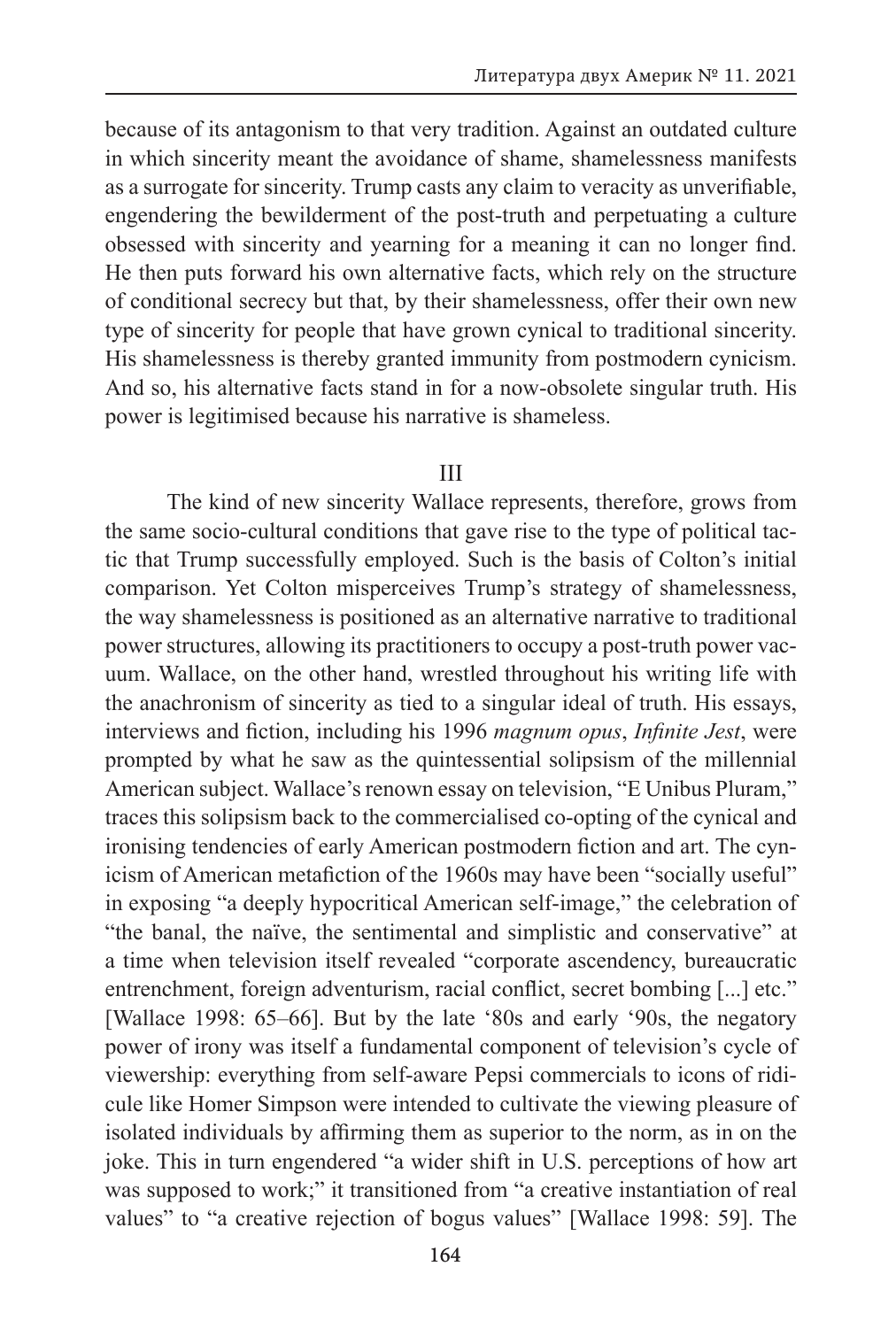"postmodern aesthetic" paralleled "some deep and serious changes in how Americans chose to view concepts like authority, sincerity, and passion." Those concepts were "now 'out,' TV-wise." And this shift caused "great despair and stasis in U.S. culture," effectively laying the foundations for the rise of post-truth shamelessness as a political tactic [Wallace 1998: 59, 49].

A few years after "E Unibus Pluram," Wallace published *Infinite Jest*, which in many ways portrays through fiction the despair and stasis analysed by the essay. Set in an imagined future (corresponding to 2009), the novel envisages a culture in which sincere, ethical connections with others are treated with suspicion or outright dismissed. Most of the characters from *Infinite Jest* suffer from the solipsism laid out in "E Unibus Pluram." They are trapped in the isolated pursuit of pleasure to fill their spiritual and ethical emptiness, and the novel warns against the inherent dangers of that pursuit by centralising two related forms of pleasure dependency: an alcohol/drug addiction (which produces some of the novel's most harrowing scenes) and the titular *Infinite Jest*, a film so addictively entertaining that its viewers expire in a state of catatonic bliss. These central motifs are in turn united by *Infinite Jest*'s overarching theme: the depression caused by an inability to overcome culturally embedded cynicism and forge meaningful relations outside of the self. The novel's near obsession over the difference between language as a means to knowledge and language as a means to communication is typical of this theme.

Central to the representation of this difference is Hal Incandenza, one of Wallace's protagonists and, as the emotionally detached intellectual of the three Incandenza brothers, a neotype of Ivan Karamazov. Hal's intelligence and mnemonic prowess, particularly his memorisation of the dictionary, are constantly flaunted throughout the novel. Yet they are just as constantly juxtaposed with his communicatory failures. From Hal's somewhat absurd appointment with a "professional conversationalist," to the suggestion that Hal's father made the lethal Entertainment as a desperate attempt to communicate with his son, to the final chronological scene of the book (also its opening chapter) in which Hal has been reduced to making only horrifying, animalistic noises, this physical incapacity to speak literalises Hal's symbolic isolation from others [Wallace 2012: 3–17, 28, 838–839]. And in one of *Infinite Jest's* important scenes, Hal is shown to be paradigmatic of "the theology of millennial America." Narratively admitting that his lack of "a bona fide intensity-of-interior-life-type emotion" means that "inside Hal there's pretty much nothing at all," it dawns upon Hal that the "one thing he feels to the limit" is that "he is lonely" [Wallace 2012: 694]. This brings him to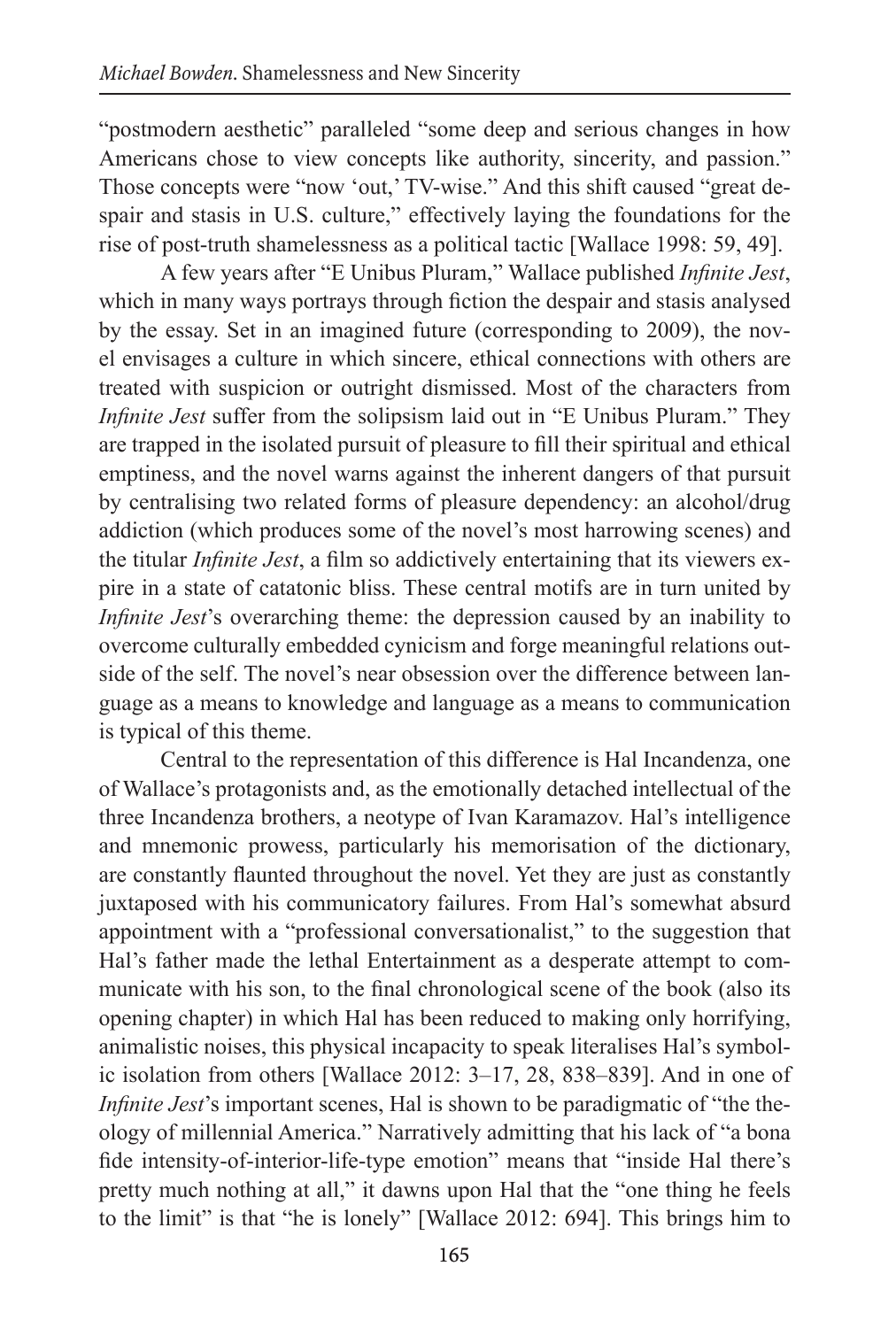the conclusion that his generation has entered into a "spiritual puberty where we snap to the fact that the great transcendent horror is loneliness, excluded engagement in the self" [Wallace 2012: 694]. Yet within the cultural milieu of Hal's America, languishing in the legacy of postmodernism, the only remedy left is "to fashion masks of ennui and jaded irony," trusting in "the weary cynicism that saves us from gooey sentiment [which] equals naïveté on this continent." Hal is thus trapped by "the queerly persistent U.S. myth that cynicism and naïveté are mutually exclusive." The emotional and ethical connections he needs to break from his solipsistic cage are impeded by the "hip cynical transcendence of sentiment" he must assume in order "to fit, be part-of, not be Alone" [Wallace 2012: 694]. Hal subsequently theorises that "the way he despises what it is he's really lonely for: this hideous internal self, incontinent of sentiment and need" is "[o]ne of the really American things" about him [Wallace 2012: 695].

It is the extension and exacerbation of the trap Hal finds himself caught in that, I argue, paved the way for the post-truth yearning for a new sincerity and the rise of shamelessness as a valid alternative narrative. However, in spite of the ethical (and hyperbolised physical) suffering it depicts, *Infinite Jest* is at the same time keenly aware of the danger of alternative narratives with an emboldened claim to veracity in the wake of the postmodern/poststructural deposition of traditional singular truth. On the one hand, it darkly satirises philosophical and political ideologies that seek either to return to anachronistic values and principles, such as the bombastic German Idealism espoused by the aptly named Coach Schtitt, or promote the kind of quasi-fascism advocated by fictionalised Quebecois separatists and their terrorist branch, the Wheelchair Assassins. On the other hand, institutional ideologies established to help the isolated and the desperate, especially the Alcoholics/Narcotics Anonymous centres that are prominent in the book, are treated with overt wariness and scepticism.7 The novel throughout maintains Hal's primordial cynicism towards both traditional concepts of truth and sincerity, and any suggested alternative.

Notable in this regard within the context of this essay is the President of ONAN, the Organisation of North American Nations evolved from the fictional merger of the U.S., Canada and Mexico. President Johnny Gentle, a former celebrity-turned-politician, was an outsider for the office but grew in popularity as the founder and leader of the "Clean U.S. Party," merging "ultra-right jin-

<sup>7</sup> The overlap between AA/NA and institutional religion is treated in depth by several articles in [McGowan, Brick 2019].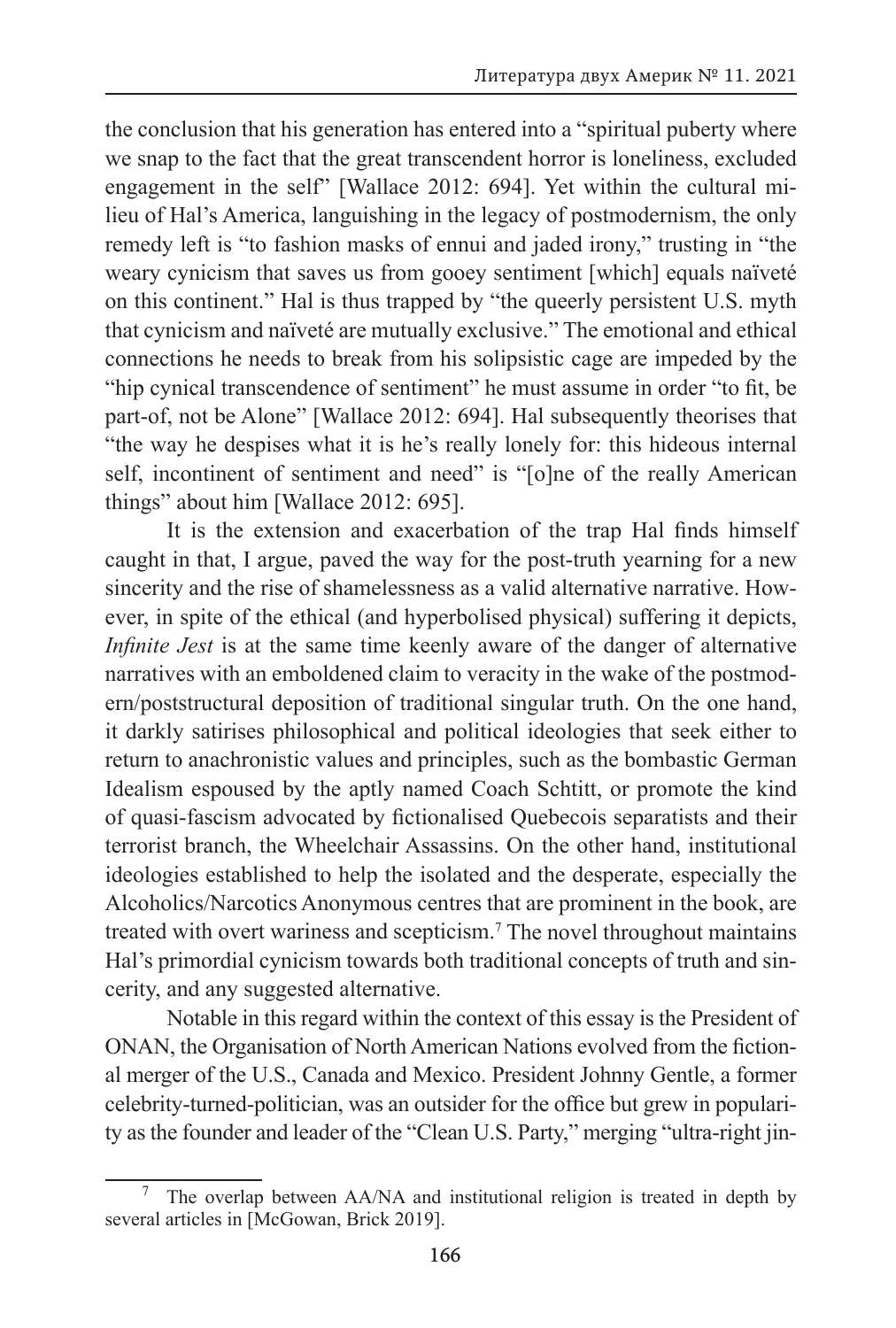goist hunt-the-deer-with-automatic-weapon types and far-left macrobiotic [...] ponytailed granola crunchers" [Wallace 2012: 382]. Despite drawing "mainstream media guffaws" to begin with, Gentle builds from the "disillusioned fringes" of "an increasingly [...] pissed off American electorate," sweeping to victory "in an angry reactionary voter spasm" [Wallace 2012: 382]. His other similarities to Donald Trump include support for "a new-era'd nation that looked out for Uno" [Wallace 2012: 383] and a commitment to finding "some cohesion-renewing Other" [Wallace 2012: 384] that the American public can blame for its woes. In this respect his environmentalism, far from being antithetical to Trump's real-life disregard of the climate crisis, is an extension of his unconcealed germaphobia, which is itself merely a hyperbole of the xenophobia that Wallace associated with extreme conservatives like Rush Limbaugh [Wallace 2012: 382]. And while the manipulation of shamelessness is not definitively identifiable as a way Gentle procured voter trust in his sincerity, *Infinite Jest* does associate the legacy of postmodern cynicism with the kind of conditions that allow for Trump/Gentle success. By his very departure from the norm, his willingness to transcend traditionally accepted boundaries of sincerity and decency, and his emphasis on image over substance, Gentle is able to occupy a power vacuum whilst retaining the narrative of conditional secrecy that anchors his political ascendency. *Infinite Jest* thereby cautions against both the dangers of a world mired in cynical isolation, addicted to self-gratification and lacking sincere ethical connection, and against the dangers of sincerity itself. Any new form of sincerity cannot overlook the socio-cultural shift of modernism-postmodernism without risking Gentle or the Wheelchair Assassins; this is what Colton's assessment of New Sincerity and Trump fails to account for. An impasse is established wherein the post-truth expression of sincerity must simultaneously account for a deep-seated socio-cultural cynicism towards the sincere.

This is the aporia of Wallace's New Sincerity, as Adam Kelly reads it. Kelly's article begins with the fundamental contradiction of narrative sincerity. A writer's primary ambition is to obtain a readership: writers write in the knowledge they will be read. A writer like Wallace, therefore, for whom sincerity was a central concern, must marry a desire for sincerity with an awareness of that desire. Wallace must both *be* sincere and *seem* so to his readers.<sup>8</sup>

This exact conundrum is the subject matter of "Pop Quiz 9," a subsection of Wallace's short story "Octet" which appears in the collection *Brief Interview with Hideous Men*. For a detailed analysis of the story, see [Williams 2015]. For the sake of brevity, and because Williams's excellent initial reading deteriorates into a befuddling attack on Wallace's supposed elitism, I have chosen not to engage with it here.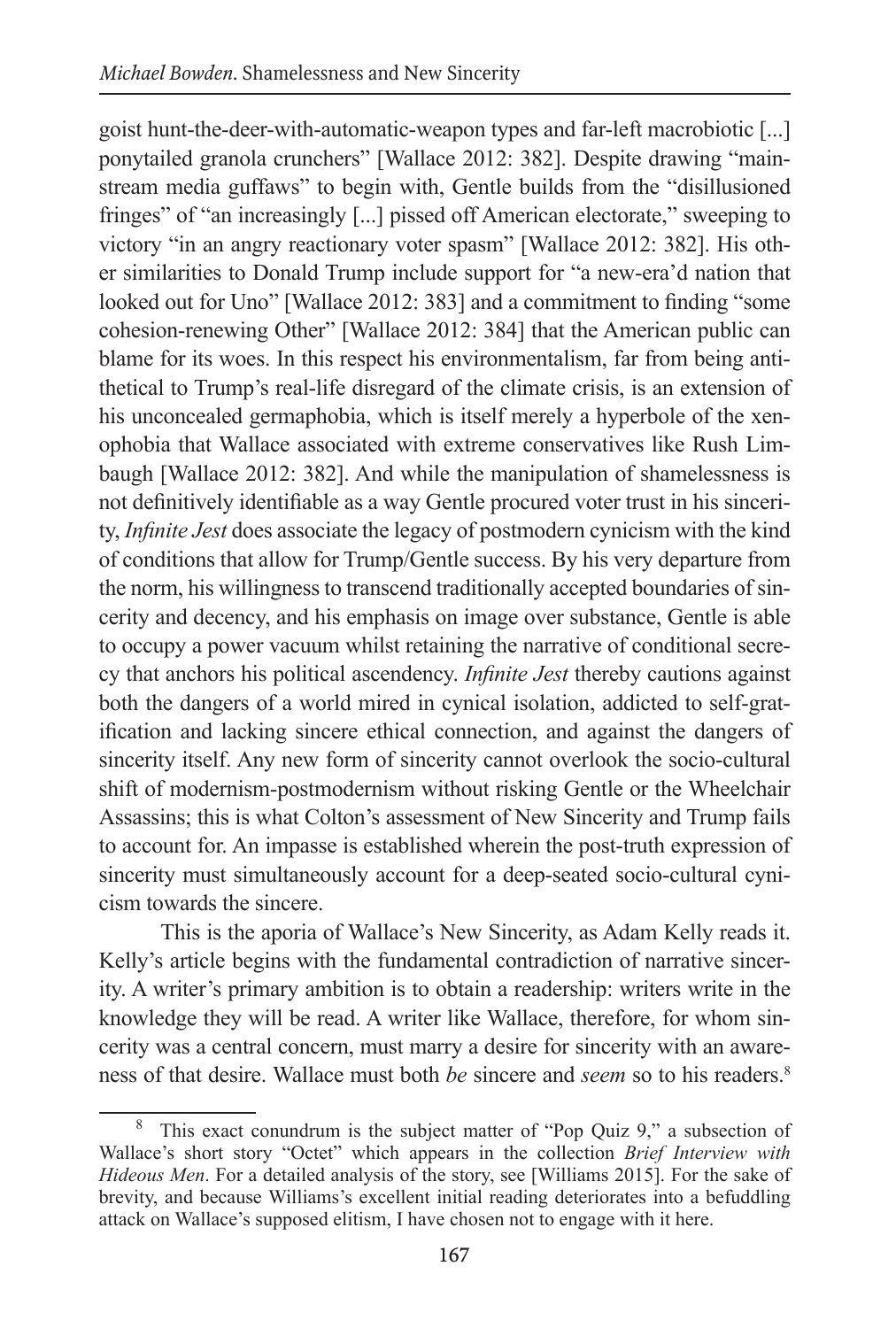Because his fiction interrogates the blurred lines between an authentic self and sincerity's "anticipatory logic," yet refuses to reject sincerity altogether, it requires "a rethinking of sincerity's rhetorical basis" [Kelly 2010: 135, 136].

Kelly achieves this by reading Wallace alongside Derrida's deconstruction of the metaphysics of presence. He aligns a poststructural critique of the phonocentrism of Western philosophy with traditional sincerity, in that both were attentive to "an obsession with univocal meaning, which still framed understanding even in a supposed age of irony" [Kelly 2010: 137]. With the profusion of exposure to advertising in an increasingly digital age, a key aspect of both "E Unibus Pluram" and *Infinite Jest*, it has become "impossible to separate in an absolute manner" genuine communication between speaker/author/broadcaster and listener/reader/viewer from narratives "that serve primarily to draw attention" to the former group [Kelly 2010: 137]. To attempt to do so "is to desire the recovery of a pure sincerity," a Wallacean dream that is reminiscent of "the lost wholeness of intention associated with speech and presence" in Derrida [Kelly 2010: 137]. More useful for both, argues Kelly, "would be to construct a logic that can account for [the] impurity and impossibility" of sincerity in a traditional sense, and this "logic" would "begin by recognizing the lack of any transcendent, absolute, Archimedean point from which to judge the authentic from the inauthentic, the sincere from the manipulative, truth from ideology" [Kelly 2010: 137–138]. Impatient with "rhetorical innocence and self-justificatory claims of detachment or transcendence," both Derrida and Wallace "develop a writing that relentlessly interrogates its own commitment" [Kelly 2010: 138]. Not only can such writing overcome the ideological absolutism of traditional sincerity, it also offers an alternative to a Ricoeur-like "hermeneutics of suspicion" that has dominated critical discourse since the dawn of modernism and is central to the prevalence of cynicism and irony in postmodern art and society. As Kelly reads it, the problem both Derrida and Wallace had with hermeneutic suspicion is its failure to account "for the persistence of the truly valuable in human life — traits such as love, trust, faith and responsibility" [Kelly 2010: 139].

Instead, therefore, of the totality of knowledge that comprises any discursive structure based in conditional secrecy, Wallace reformulates discourse within the scope of the Derridean gift: at once a conditional economy of exchange (giving in order to receive — the foundation of ideological authority) and "the incalculable, the unconditional, a relation to the other that goes beyond all form of cognition" [Kelly 2010: 139]. This is why, in order to approach traits such as love and responsibility without succumbing to "her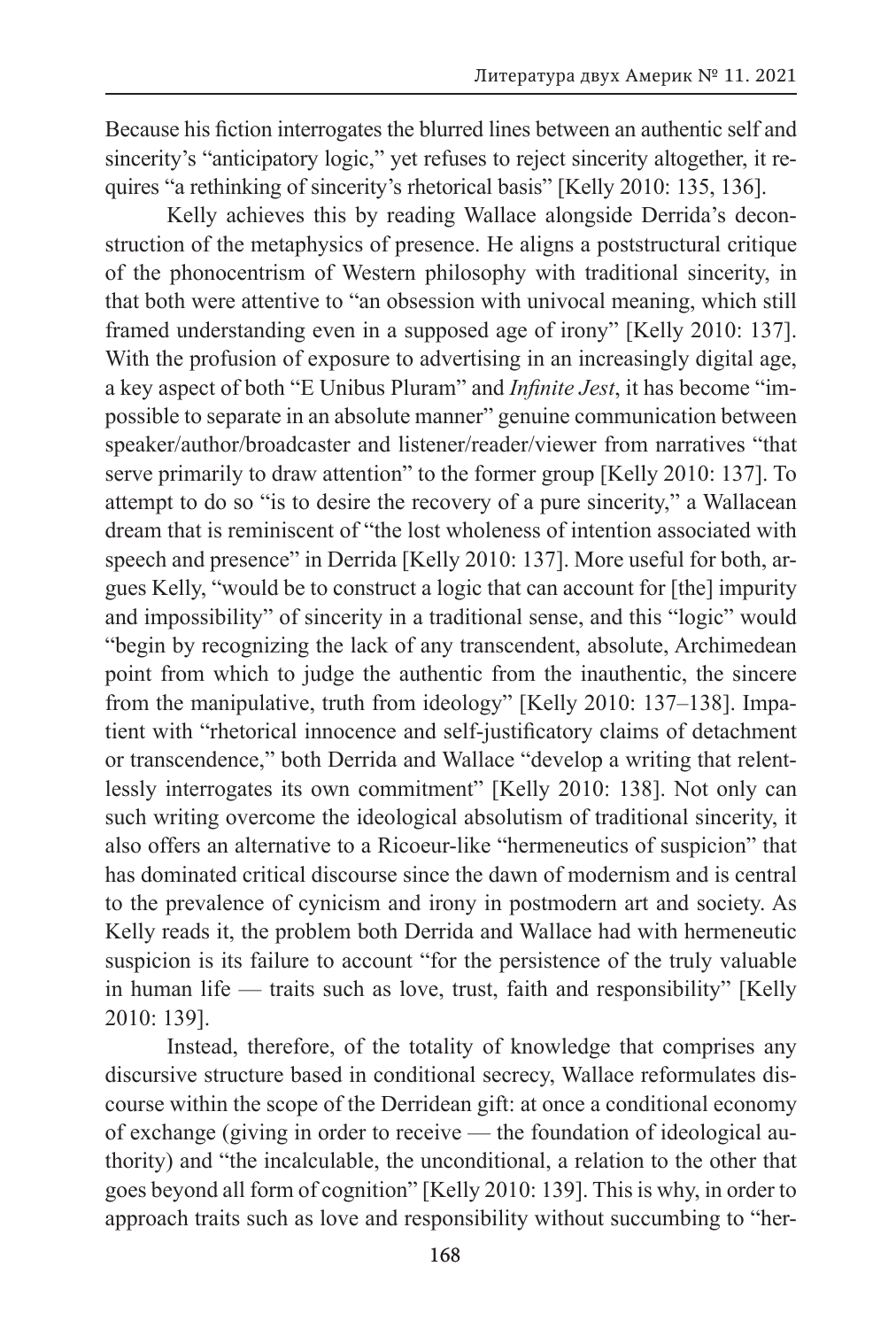meneutical pitfalls," Wallace must work through the frame of paradox and aporia [Kelly 2010: 139]. Hence "the crucial importance of double binds" in his work: writing that both is and is not sincere, rehabilitation programs that work in spite of the patient's scepticism, the impossibility of reasoning one's way out of a mental illness [Kelly 2010: 139]. The "impossibility of knowledge" is "fundamental to the idea of gift," and so Wallace's newly sincere discourse "must take place in the aporia between the conditional and the unconditional" [Kelly 2010: 139–140]. The "unconditional secret" at its heart, unlike the maintained conditional secrecy of political shamelessness, must "resist power and knowledge, instead inducing weakness and epistemological humility" into narrative art [Kelly 2010: 143].

### IV

An understanding of new sincerity in this sense allows for an approach to Dostoevsky's influence over Wallace that takes the dynamics of sincerity, shame and Levinas's theorisation of the ethical into account. As mentioned above, a conspicuous avenue into reading the literary relationship between Dostoevsky and Wallace is the latter's review of Joseph Frank's *The Miraculous Years*. Morphing into a contemplation on the differences between Dostoevsky's own "engagement with deep moral issues" and the "ironic distance from deep convictions or desperate questions" instilled in Wallace's contemporaries, the review methodically (if reductively) places Dostoevsky at the apotheosis of so-called "'serious' literature," the type "aesthetically distanced" from the congenital scepticism of "our own art's culture" [Wallace 2014: 272]. However, Wallace's placement of Dostoevsky also suggests a correspondence between Dostoevsky and his own writing that overcomes this historical and cultural difference. If it were, as Wallace suggests, the "good old modernists" who "elevated aesthetics to the level of ethics — maybe even metaphysics," to such an extent that "Serious Novels after Joyce tend to be valued and studied mainly for their formal ingenuity," then Dostoevsky becomes representative of both sides of the divide [Wallace 2014: 271–272]. His treatment of "the stuff that's really important," such as "identity, moral value, death, will [...] reason, faith," align him with the single-entendre principles of traditional sincerity [Wallace 2014: 265]. Yet if, following Ricoeur, the dominance of the hermeneutics of suspicion was initiated by the proto-modernist "masters of suspicion," Marx, Freud and Nietzsche, then Dostoevsky's post-Siberian works can likewise be associated, historically at least, with the usurpation of single-entendre principles [Ricoeur 2008: 33, 35]. Notwithstanding the intertextual relations between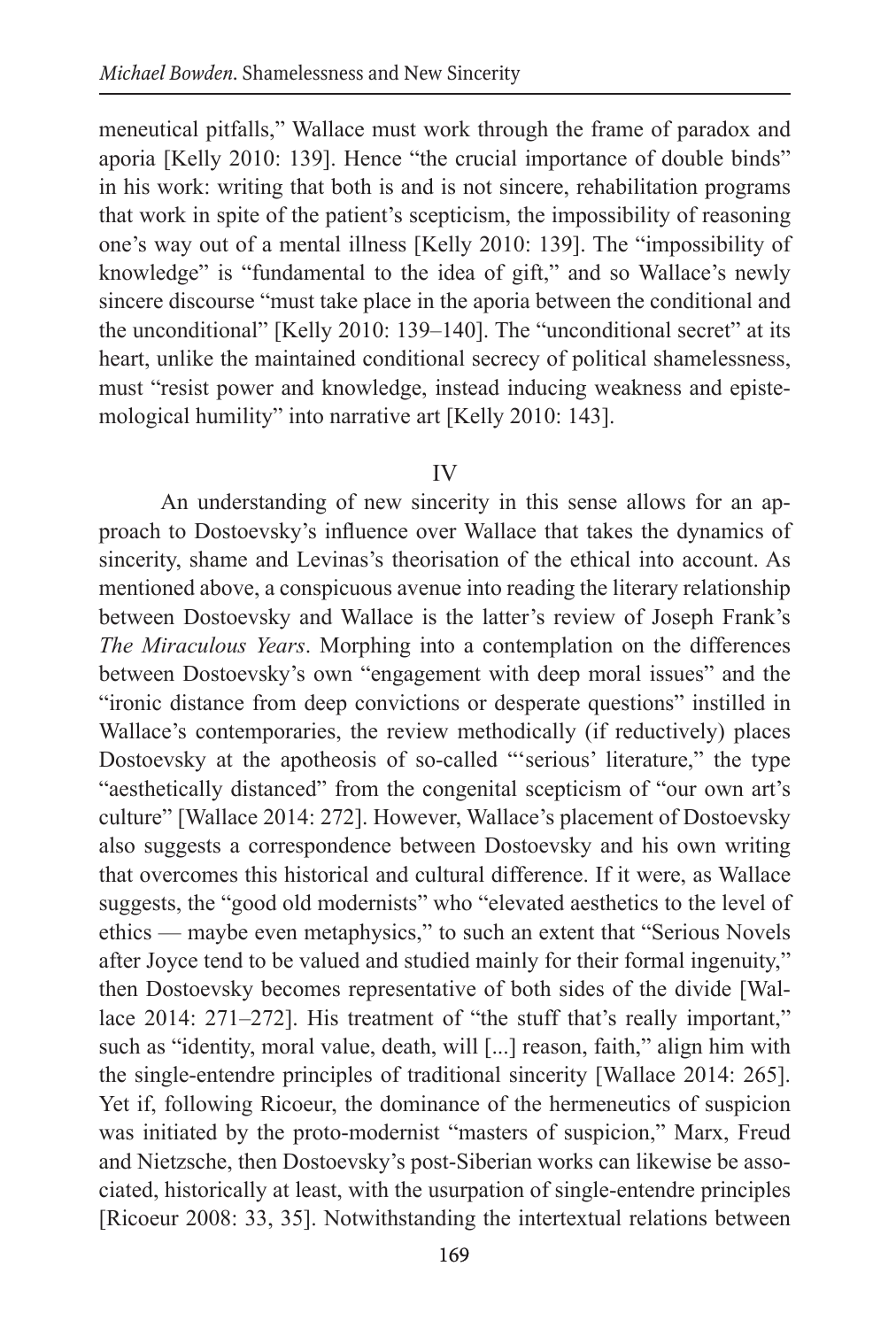Dostoevsky, Marx, Freud and Nietzsche, Joyce himself once claimed Dostoevsky "more than any other [...] created modern prose."9

Meanwhile, *Infinite Jest*'s active debt to Dostoevsky emboldens Dostoevsky's theoretical threshold position between "serious literature" and the suspicious-through-sceptical tendencies of modernism/postmodernism. Whilst on the one hand Wallace's review laments the thematically lightweight literature of millennial America when compared with Dostoevsky's own works, on the other it argues that Dostoevsky could and should remain a significant ethical precedent for his contemporaries, even if that significance has to work through the legacy of postmodern cynicism. This argument is actualised in *Infinite Jest* by Hal's brother, Mario. In the Incandenza/Karamazov structure of the work, Mario is a neotype of Alyosha Karamazov.<sup>10</sup> And, like Alyosha, Mario is the ethical centre of Wallace's novel. Indeed, in one of *Infinite Jest*'s most noteworthy ethical scenes, and the only that directly references *The Brothers Karamazov*, Mario's naivety and compassion for others breaks the cycle of spiritual dilapidation and ethical cynicism. During the narration of the backstory of a minor character who, after a long spiritual decline, ends up homeless and begging strangers merely for human contact, Mario is shown to be the one who acquiesces, beginning a "kind of heartwarming and faith-reaffirming series of circumstances" [Wallace 2012: 971] that leads to that character's eventual redemption. Mario's consent for human contact occurs only because he "had no one worldly or adult along with him" to advise him against it [Wallace 2012: 971]. In this way Wallace declares worldliness, equatable to Hal's world-weary cynicism, as the primary cause of millennial America's ethical infirmity. Mario's childlike humaneness is positioned as a potential antidote, "not that much unlike Alyosha [...] in the good old *Brothers K.*" [Wallace 2012: 969].

Situating Dostoevsky on the threshold of traditional sincerity and the dispersal of that tradition, and subsequent rise of the need for a new theorisa-

Reported in [Power 1974: 58]. As far as I am aware, there is no single monograph devoted to an analysis of Freud, Marx, Nietzsche and Dostoevsky collectively. However, given the multiple studies that treat two or three of these writers together, one can presume that such an analysis would prove fruitful. Freud himself studied *The Brothers Karamazov* in the article "Dostoevsky and Parricide," whilst Nietzsche noted Dostoevsky's influence in *Twilight of the Idols*.<br><sup>10</sup> However, due to his physical deformities and uncertain parentage, Mario also

shares characteristics with Smerdyakov. Yet, I would argue, this Karamazovian duality to Mario is typical of Wallacean new sincerity, which could not uncritically endorse such an ethical ideal but must instead treat it within a paradoxical framework, in the aporia between the conditional and the unconditional.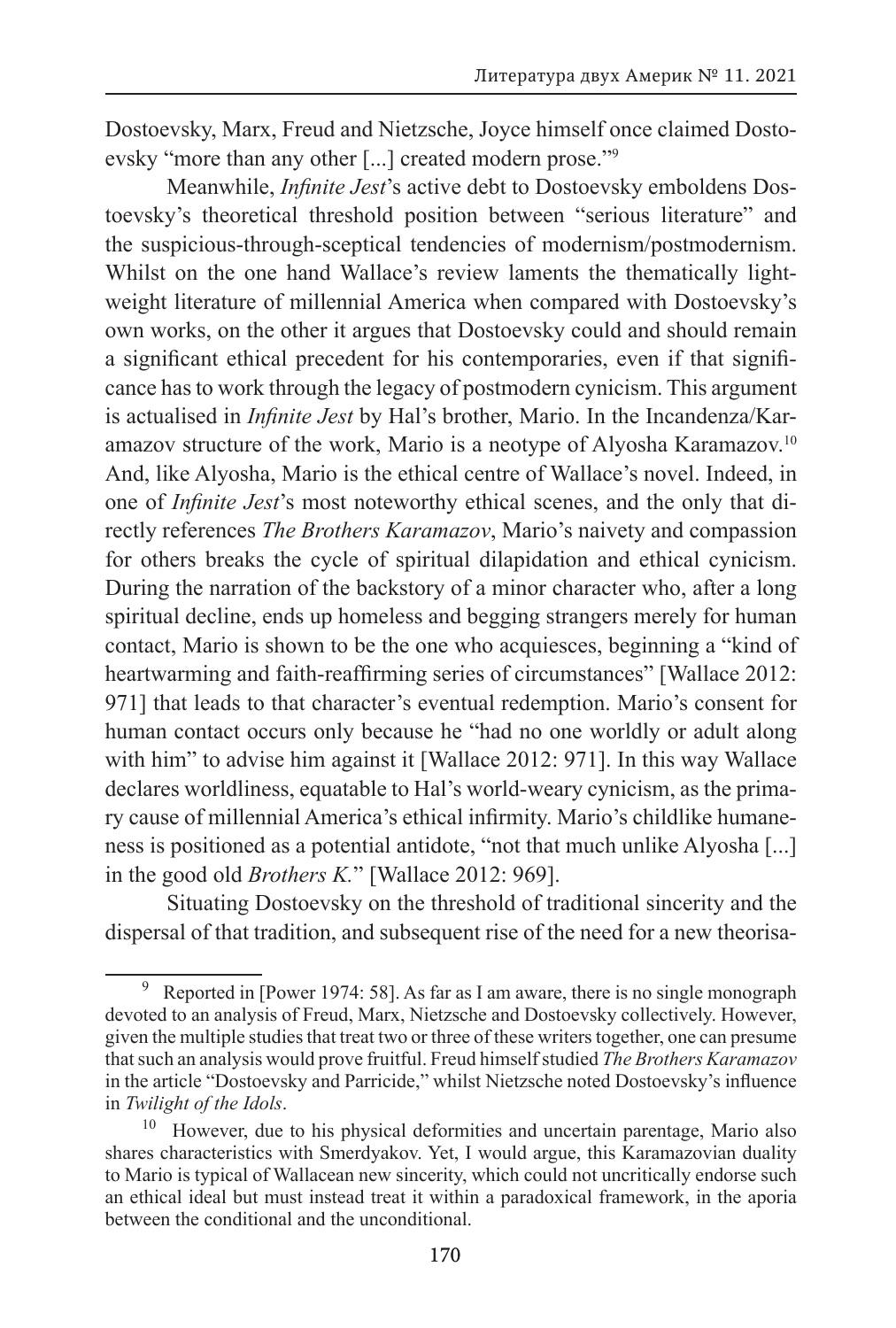tion of sincerity, is important in allowing for a twofold approach to shame in Dostoevsky, to treat shame as a stick with two ends. The relevance of what Martinsen calls Dostoevsky's "shame dynamics" to Wallace's new artistic sincerity should not be overlooked: the socio-cultural solipsism that Wallace critiques anticipated the post-truth conditions which gave rise to shamelessness as a political tactic. And while President Gentle may be a prescient forebear of President Trump, the latter has a true archetype in the shamelessness of Fyodor Karamazov [Martinsen 2003: xiii ff.]. As Martinsen writes, Fyodor "knows the most effective way to provoke those who uphold the status quo [...] is to speak or act inappropriately or shamelessly" [Martinsen 2003: 211]. This is the realisation that likewise founds Trump's political machinations. By provoking the status quo, Trump contributes to its repudiation and advocates his own narrative as its primary alternative.

Martinsen's approach is to layer an examination of Dostoevsky's liars, and the shame they cause themselves and others, over a theory of Dostoevsky's narrative workings. Her principal assertion is that Dostoevsky's most scandalous liars are, in varied ways, driven by an interior shame that forces them to abandon traditional notions of authenticity and sincerity. Liars such as General Ivolgin and Captain Lebyadkin tell stories about themselves to elevate their own sense of self-worth, in order to either belong amongst or feel superior to their interlocutors. It is in this way that shame lies on the boundary between self and other: self-identity is contingent on conformity to an externally mandated ideal that is affirmed by the evaluation of others. Tracing a variety of such post-Siberian characters to illustrate their skewed relation between self-identity and truth, Martinsen goes on to argue that Dostoevsky's own narrative engages in metaliterary play with these characters: their lying reflects back on his own fictitious composition. There is thus a binary function to the exposition of shame. In the first instance, it "models a path out of the enclosed self," advocating the freeing of "oneself from the prison-house of ego, where shame works as the chief jailer, and joining community" [Martinsen 2003: 219]. Shame works as a redemptive tool for the individual character, clearing the path for an authentic self to emerge from the egoism of falsehood and engage sincerely with others. In the second instance, shame reflects back upon both the witnesses to shame and scandal, and upon the readers themselves. This is key, claims Martinsen, to Dostoevsky's overarching narrative ethics. By "positioning readers as witnesses to exposed shame, Dostoevsky makes us experience our own post-lapsarian heritage, dramatizing his social, political and metaphysical message of human interconnection" [Martinsen 2003: xiv]. This hereby "reveals fiction's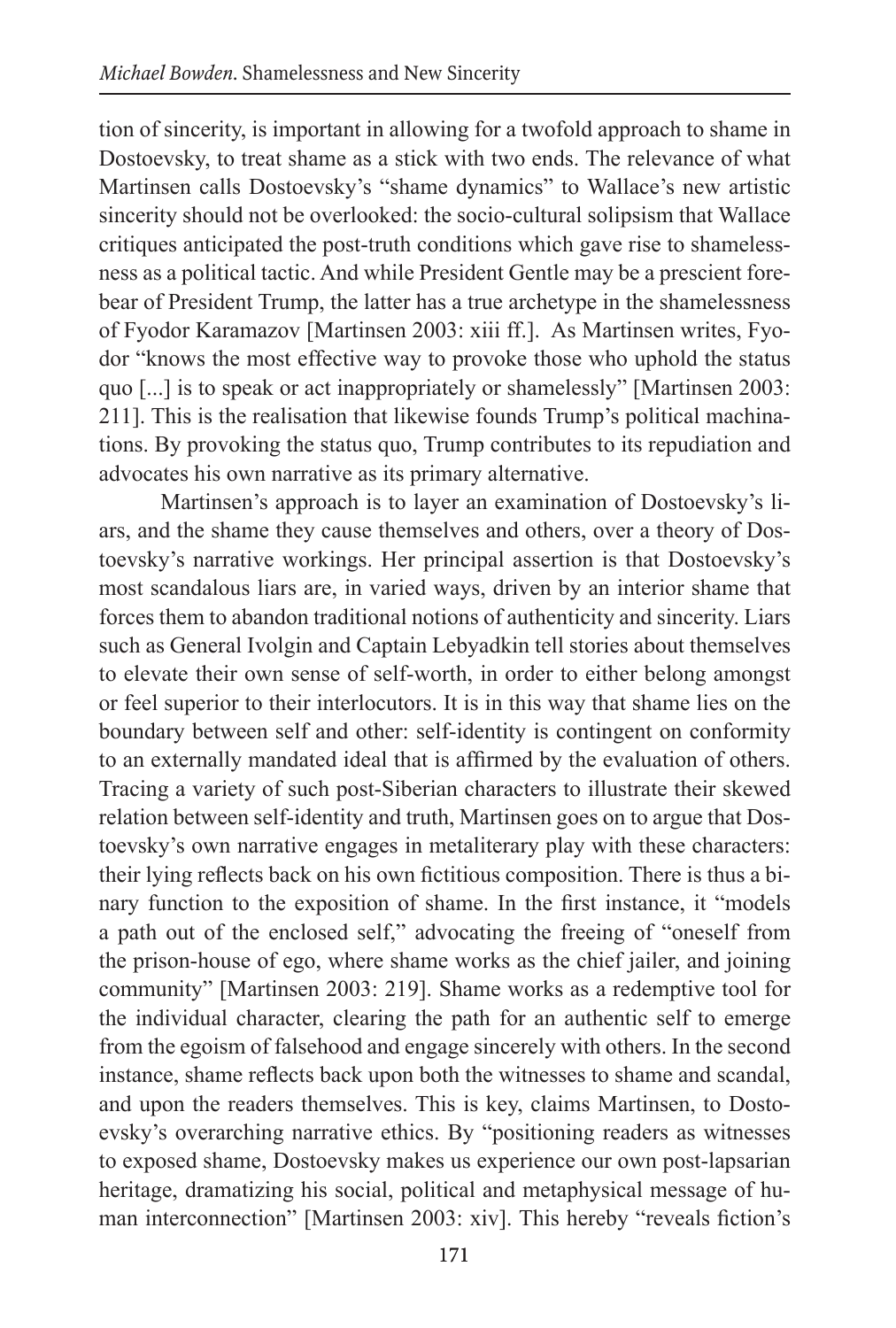function not only to expose but possibly to save readers as he affords us ethical awareness and thus the impetus to change" [Martinsen 2003: xiv]. In both instances, shame demands reconciliation between the subject and a singular ideal of truth. It is based on the premise that the lies we tell ourselves are singularly unethical.

Fyodor Pavlovich's shamelessness, instead of serving as a departure from singular truth and sincerity, extends Dostoevsky's shame dynamics as Martinsen reads them. Fyodor follows the same route as Dostoevsky's other liars, creating embellished, occasionally absurd, narratives to aggregate his sense of self and better adhere to an ideological standard of propriety, virtue and respectability, which must be confirmed by others within his social circle. When others do not confirm Fyodor's self-image, the exposure of his insincerity causes an internal sensation of shame (feeling ashamed) and provokes the affective shame of witnesses. Yet while a character like General Ivolgin, for example, "responds in a more socially expected and acceptable manner, first by denying his plagiarism and then by fleeing," Fyodor "responds aggressively, shamelessly passing along his shame" [Martinsen 2003: 52].

The scene Martinsen gives most focus to in her study is related in Book 2 of *The Brothers Karamazov*, translated by Pevear and Volokhonsky as "An Inappropriate Gathering," in which Fyodor Pavlovich, his one-time cousin-in-law Miusov and his three sons visit the Elder Zosima's monastery, hoping to resolve an inheritance dispute between Fyodor and his son Dmitri. An essential component of this scene is the way it illustrates the particular mechanisms of Fyodor's shamelessness. In a sacred place, amongst the kind of company his illusory sense of self feels should be his social equivalents, Fyodor's aggressive shamelessness reaches its highest level. His inclination to lie, to be a "buffoon," is not just exposed by his interlocuters, it is anticipated by them. On the journey to the monastery, Miusov, whose heavy emphasis on propriety and respectability marks him out as the narrative antipode of Fyodor Pavlovich and thus serves to emphasise the latter's shamelessness, starkly warns Fyodor to "control yourself. If you start any buffoonery, I have no intention of being put on the same level with you here" [Dostoevsky 2004: 36-37]. Miusov's comment makes it clear that Fyodor's shameless acts are part of a long-standing personality trait. Fyodor later refers to himself as a "natural-born buffoon" [Dostoevsky 2004: 41], an exaggerated claim perhaps but one that nevertheless implies a repetitive history of falsehoods to compensate an inflated self-image, the exposure of those falsehoods and the resultant shame, which over time developed into his distinct style of shameless hostility. If, as Martinsen writes, shamelessness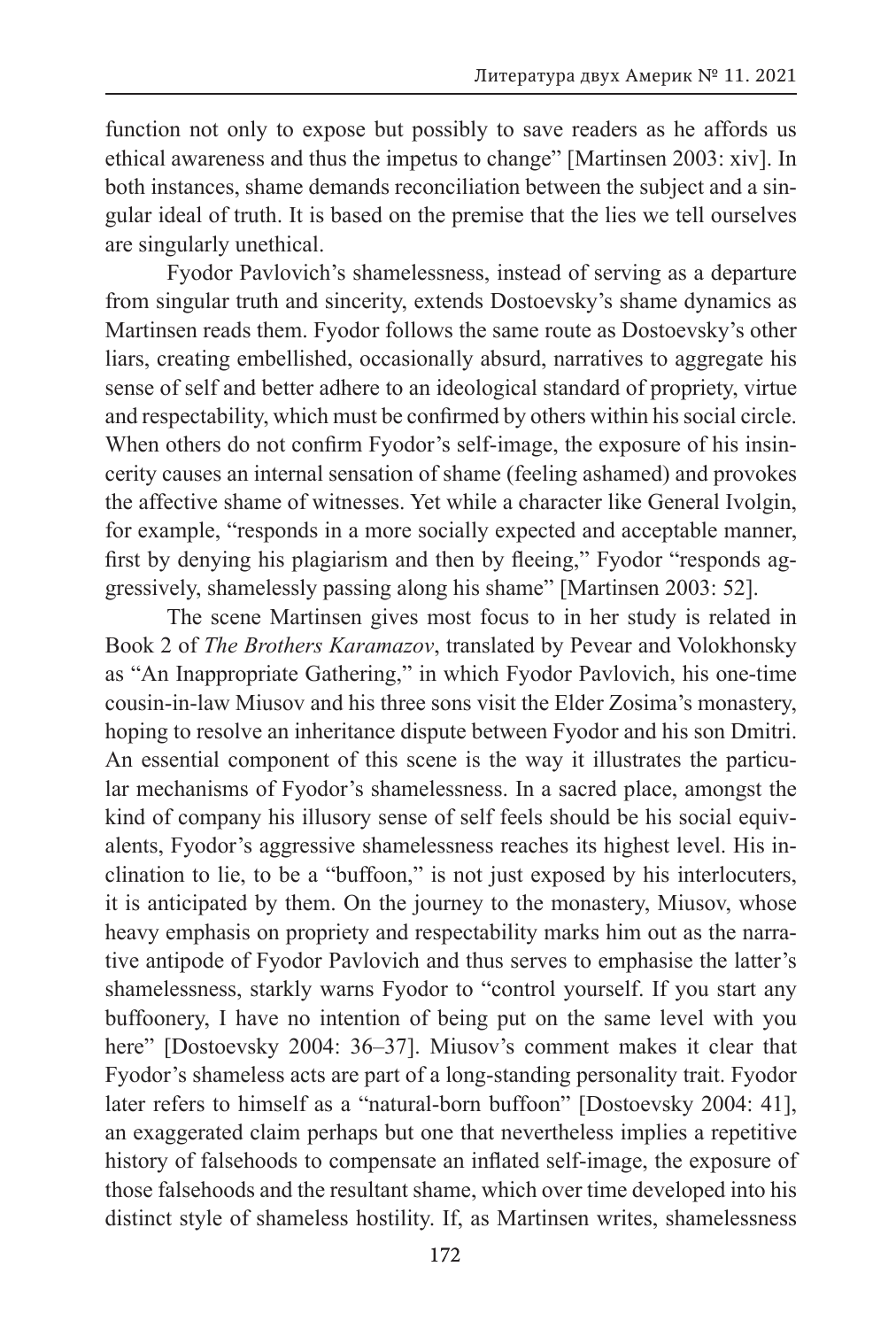"betokens an indifference to norms of social interaction, an indifference that arises from a sense of exclusion," then it can be understood how Fyodor's shamelessness manifested as "an aggressive defence against shame or the anticipation of shame" [Martinsen 2003: 217–218]. Readers can concoct a sense of Fyodor's past, augmented by the novel's introductory comments that depict his impoverished upbringing and subsequent miserly habits [Dostoevsky 2004: 7], in which the repeated debunking of his lies led first to a sense of exclusion, followed by an anticipation of shame and ultimately to a continual pre-emptive shamelessness.

Moreover, Miusov's rebuke also exemplifies the function of Fyodor's buffoonery, a function that stems from the evolution of Fyodor's shamelessness. Fyodor's capacity to anticipate shame corresponds with an awareness of how others perceive him as socially inferior. Though constantly in conflict with his own narcissism, this awareness hinders him from ever following the exposure-to-redemption pathway laid out by General Ivolgin and others. Fyodor can never fully commit to his own lies, can never truly believe he will be accepted by his idealised social stratum. His shameless rhetoric, therefore, "betrays awareness of ways to overcome [his] isolation" [Martinsen 2003: 218]. He compensates for his inability to elevate his own social position by demoting, through an aggressive shamelessness, the social standing of those around him. He drags them down to his level. Miusov, who, as an "enlightened, metropolitan, cosmopolitan [...] lifelong European" [Dostoevsky 2004: 10] represents a strict adherence to the singular Enlightenment principles on which sincerity and shame are based, is accordingly the most affected by Fyodor's tactic. Even prior to Fyodor's more scandalous outbursts, Miusov admits to being "afraid to appear amongst decent people with him" [Dostoevsky 2004: 37]. It is a fear that, as Miusov knows in advance, his irritation with Fyodor will cause him to "start arguing ... lose my temper [and] demean myself and my ideas" [Dostoevsky 2004: 38]. Miusov shames himself in response to Fyodor's shamelessness, losing his patience and appearing "ridiculous" [Dostoevsky 2004: 42] by his participation in Fyodor's "unworthy farce" [Dostoevsky 2004: 43]. In this manner Fyodor achieves his distorted aim of social equivalence with Miusov and the others.

For Fyodor Pavlovich however, as the novel shows, this tactic only offers a temporary respite from his alienation. Central to Martinsen's study of Fyodor is her argument that shamelessness "not only perpetuates but also exacerbates" the sense of "exclusion it is intended to counter against" [Martinsen 2003: 218]. The struggle between Fyodor's inclination to elevate his own sense of self and debase those around him, read as "his conflicting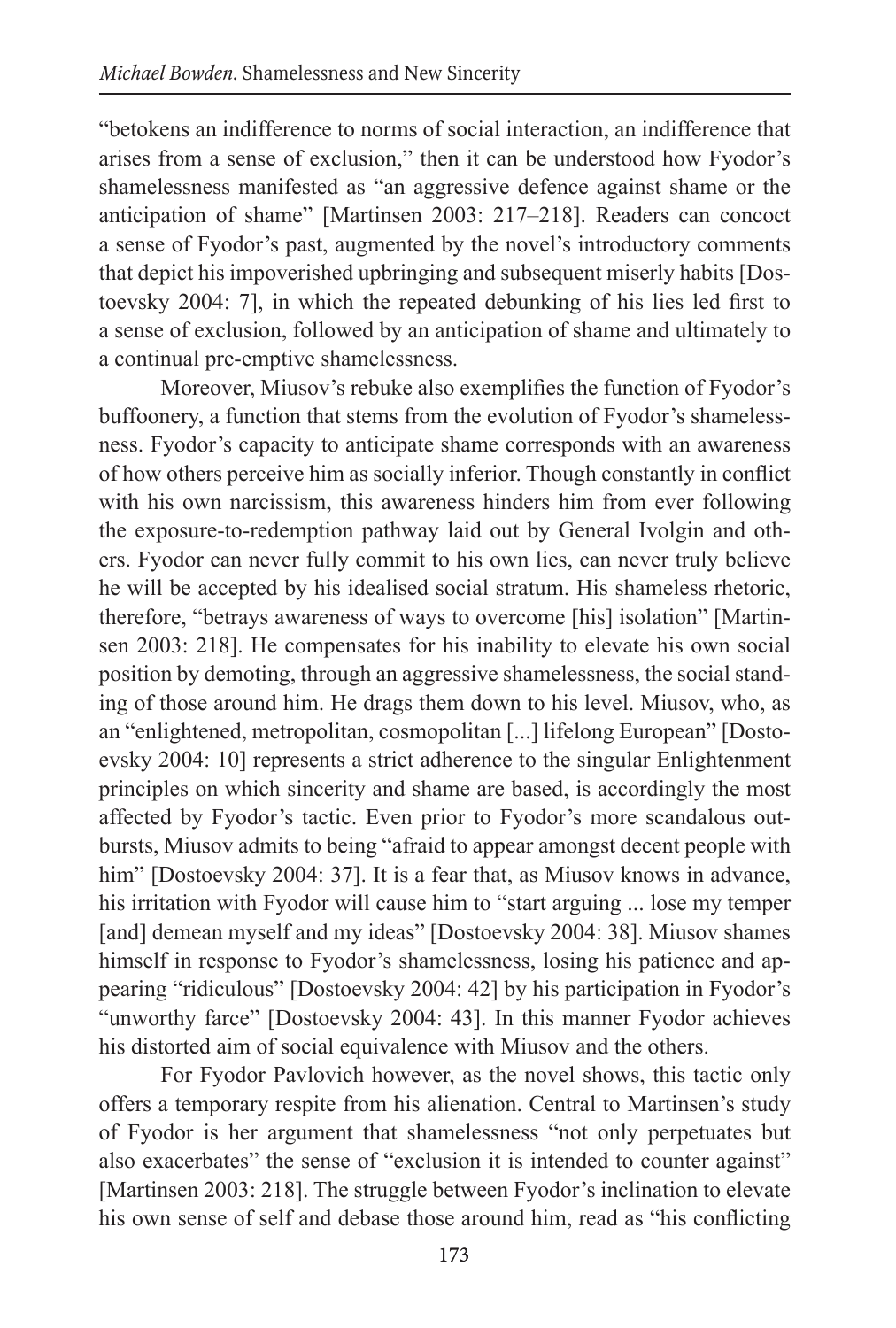desires to alienate and join his fellow men," means "he cannot engage in sincere dialogue" and thus finds himself "at the center of shame's paradox" [Martinsen 2003: 6]. Her argument is contingent upon a reading of the Elder Zosima as the spiritual and moral touchstone of the novel: the Elder's advice to Fyodor, which Martinsen perceives as critical to the ethics of shame in *The Brothers Karamazov*, is for him to unite his internal authenticity and external sincerity within the parameter of a singular ideal of truth. The core of his message is to tell Fyodor to

...not lie to yourself. A man who lies to himself and listens to his own lie comes to a point where he does not discern any truth either in himself or anywhere around him, and thus falls into disrespect towards himself and others. [...] A man who lies to himself is often the first to take offense. [...] And surely he knows that no one has offended him, and that he himself has invented the offense and told lies just for the beauty of it, [...] he knows all of that and still he is still the first to take offense, he likes feeling offended, it gives him great pleasure, and thus he reaches the point of real hostility... [Dostoevsky 2004: 44].

The remarkableness of this passage, for the purposes of the current article, is the strength of its resemblance to Trump's use of shamelessness as a political strategy. The faults Zosima diagnoses in Fyodor Pavlovich were all principal components of Trump's election campaign and presidential tenure: a seemingly pathological inability to discern fact from fiction, a lack of respect for self and others, a tendency to identify as the victim suggestive of a pleasure in taking offence, and a quickness to hostility are all marks of the political use of shamelessness on both sides of the spectrum in the post-truth era.

For Fyodor Karamazov, breaking from the cycle of deception and shamelessness is critical for his reintegration into a world still structured by singular principles, either religious or philosophical. Indeed, the salient tension of *The Brothers Karamazov* is the potentially eschatological consequences of the disintegration of those principles. For Martinsen, the ethical message of the novel arises in how Ivan Karamazov, teetering on the threshold between a community unified under singular ideals and the solipsism of amoral nihilism, is able to heed Zosima's advice even where his father failed [Martinsen 2003: 216]. Yet through the transition from Dostoevsky through modernism, postmodernism and eventually to the post-truth era that necessitates new understandings of sincerity, the power of traditional shame to eth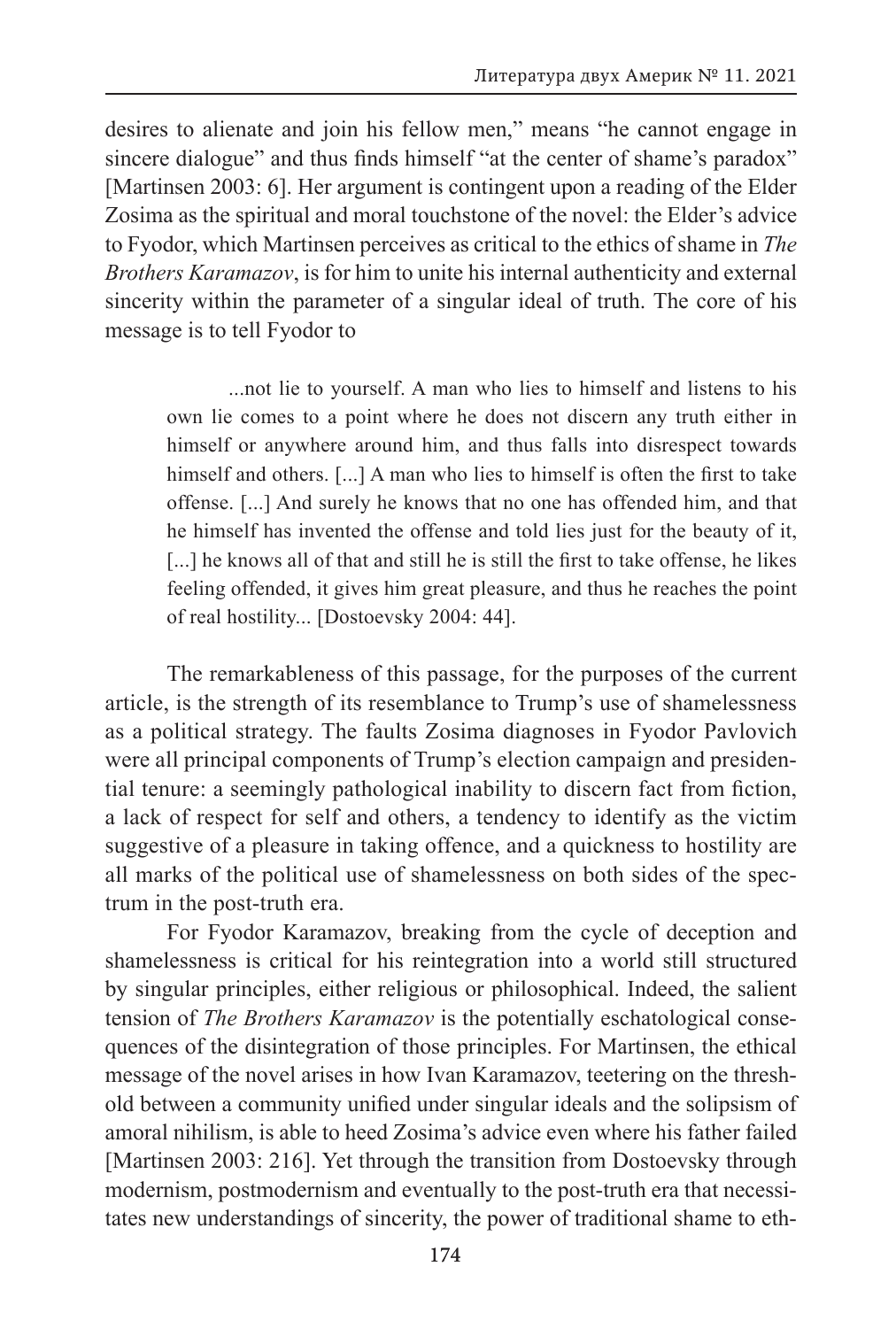ically regenerate the falsified and the scandalous has weakened irreparably. Dostoevsky anticipates this weakening in the character of Smerdyakov in *The Brothers Karamazov*, but even more effectively in *Demons* through his portrayal of Stavrogin and Pytor Verkhovensky (as hinted at by Kokobobo's articles). Their collective shamelessness does not force their nihilist followers to confront their own relation to singular truth because those followers have already given that relation up. For them, as for the followers of Donald Trump who stormed the Capitol on January  $6<sup>th</sup>$ , shamelessness and scandal already have as valid a claim on truth as anything that went before them.

#### $\mathbf{V}$

Rescuing sincerity from the anarchy of shamelessness, therefore, demands a reconsideration of its affiliation with single-entendre values and principles. New sincerity cannot, as Colton critiques, reiterate sincerity's traditional form, for doing so would give up any claim to novelty and so register only as an anachronism, easily dismissed in a post-truth world, a world of disputable facts, in which shamelessness offers the strongest claim to veracity of any and all alternatives precisely because of its elemental opposition to traditional sincerity. By way of concluding, I will suggest a reading of shame in Dostoevsky that accords with the ethical philosophy of Emmanuel Levinas, for whom Dostoevsky was a source of inspiration. Levinasian ethics argue for an illimitable responsibility for that which is absolutely Other, based not on ideological imperatives but on the primordial "accusative-ness" of subjectivity as subjected. For Levinas, the subject's originary state is passivity, summoned into being by the call of the Other: "the word *I* means *here I am [me voici]*, answering for everything and everyone" [Levinas 2016: 114]. In this sense, they resist the singular and totalising mandates of absolute religious or philosophical authorities, breaking the relation between authoritative power and individual subjection: responsibility is not based in conditional secrecy but is an inherent part of being, reanimated with every approach of that which is Other. By virtue of the unknowability of alterity, which breaches both the cognitive and ideological totality, Levinasian ethics accords with the aporetic necessity of Wallace's new sincerity. It offers an ethical basis for subjectivity that withstands the correlation of knowledge and power structuring Enlightenment ethical ideals, and is thus immune from the modernist hermeneutics of suspicion and subsequent cynicism of postmodernism. A Levinasian reading of shame in Dostoevsky therefore better accounts for Dostoevsky's ethical influence over Wallace, particularly with regards to how Levinasian responsibility and the aporia of new sincerity can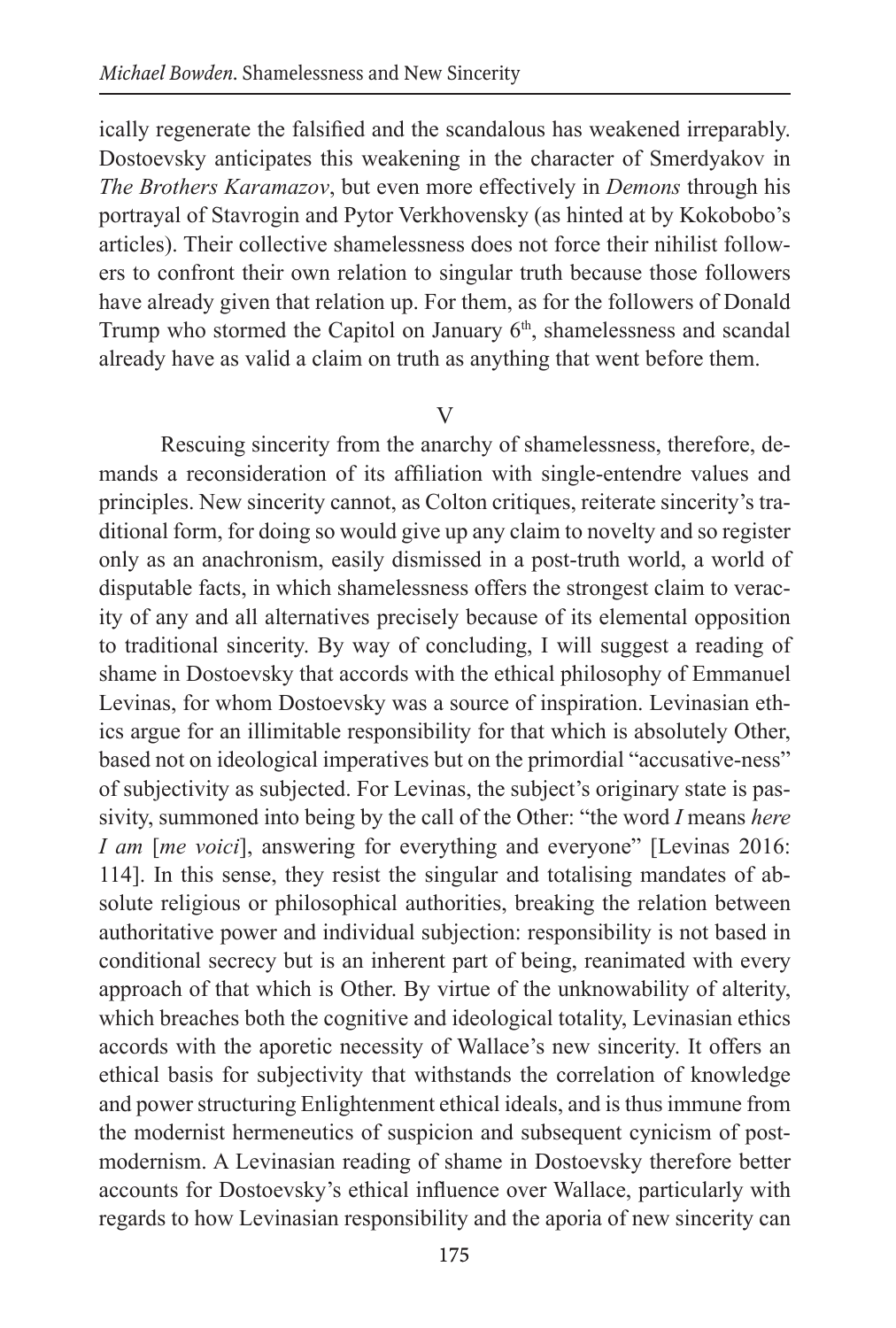both be traced back to authorial epistemological humility which constitutes the polyphonic novel structure.

Towards the end of the opening chapter of her study, whilst laying out the methods by which Dostoevsky employs shame as an ethical tool, Martinsen offers an extended elaboration of shame's psychosocial function:

A person possesses a coherent sense of self and the world only when his or her experience itself is coherent by virtue of predictably recurring elements (an entirely random, unpredictable flow of events cannot be intelligible). To the extent that shame introduces unexpected exposure, disrupted expectations, and the like, it renders experience, and thereby a sense of self and of the world, less coherent. Shamed persons, however inarticulately, are aware of this disruption and pained by it: they perceive, more or less clearly, that their sense of self—hence their identity—is at risk [Martinsen 2003: 16].

This is how shame works at the level of plot within Dostoevsky, and Martinsen extends her reading to account for Dostoevsky's own metafictional use of shame. Like a character's coherent sense of the world, a reader approaches a narrative searching for a sense of predictability in order to orient the reading experience. "Portrayed shame," therefore,

...disrupts readers' expectations and sense of personal inviolability. Shame is always unexpected. [...] When Dostoevsky surprises his readers with shame, readers experience a similar disruption, disorientation, and self-consciousness. [...] Dostoevsky thus reveals our complicity in the status quo. He exposes our desire to keep the covers up [Martinsen 2003: 16].

The correlation between the way Martinsen here describes shame and the way Levinas theorises the approach of the Other which constitutes the ethical is conspicuous. In his first major work, *Totality and Infinity*, Levinas describes the very process of cognition as the orientation of the alterity of the world in relation to the subject. Termed "the identification of the same," Levinas describes the cognitive act as a *"sojourn"* in the sense that it is a temporary excursion beyond the self that returns to enrich the self. A world that should be "foreign and hostile" is instead, through cognition, "revealed precisely as preeminently the same [...]. In a world which is from the first other the I is nonetheless autochthonous." Attributing meaning to the world is thus theorised in terms of "find[ing] in the world a site and a home" [Levinas 1969: 37]. Levinas places emphasis on the prehensile etymology of comprehension. Cognition is a grasping, a taking possession of.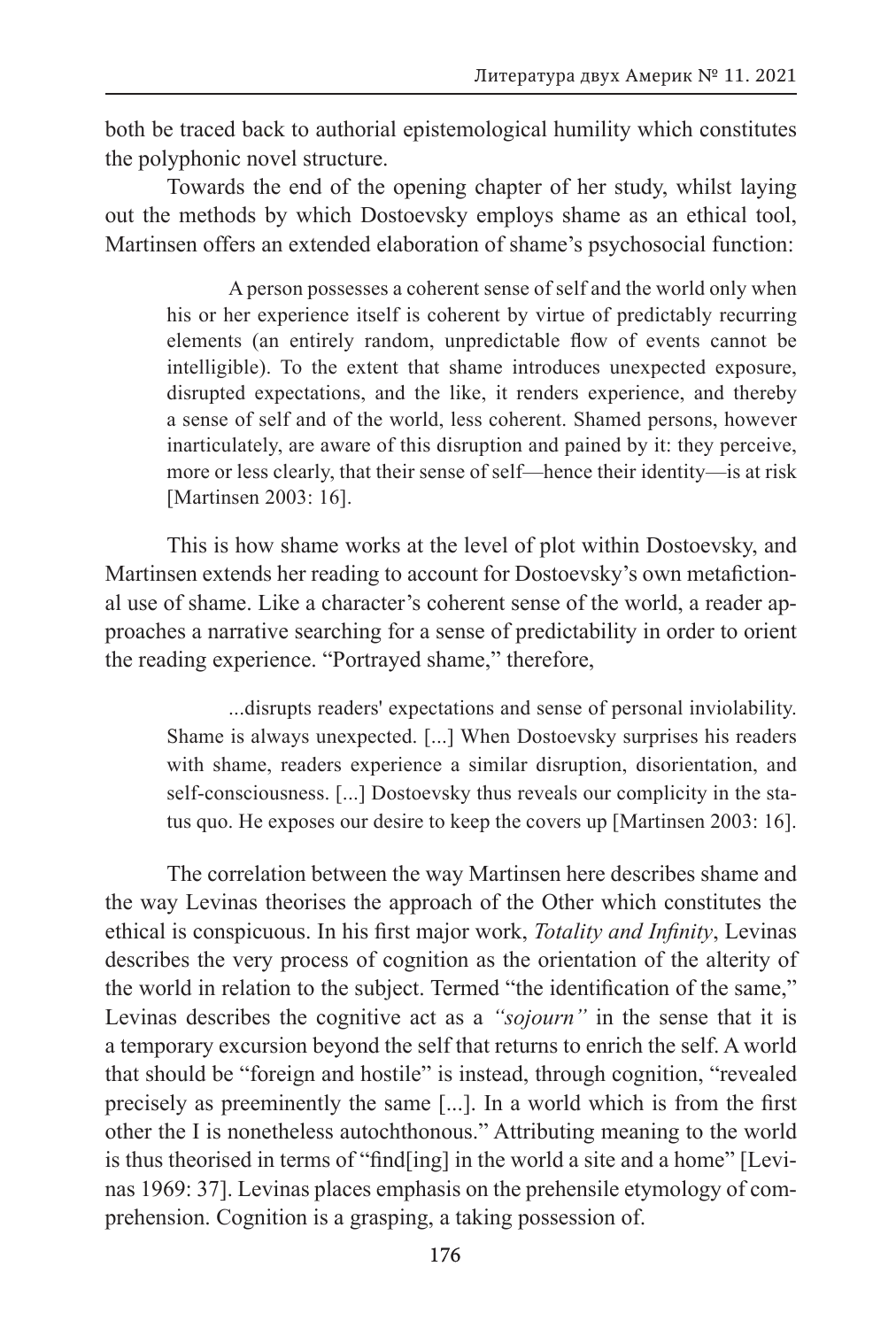In a sense everything is in the site, in the last analysis everything is at my disposal, even the stars, if I but reckon them, calculate the intermediaries or the means. [...] Everything is here, everything belongs to me; everything is caught up in advance with the primordial occupying of a site, everything is com-prehended [Levinas 1969: 37–38].

The very process of cognition, then, is that which establishes the predictably recurrent elements constituting a person's coherent sense of self and the world. Both Martinsen and Levinas describe this process in terms of possession. To know something is, in a sense, to own it: knowledge extends one's personal nexus of relation which ultimately leads back to the self. The manner of shame is to disrupt the process of meaning-making, bringing to light the fundamental imperialism of cognition through exposure to that which escapes coherence. And this is the same exact function of the Other in Levinasian ethics. That which is absolutely Other

...calls into question the exercise of the same. A calling into question of the same — which cannot occur within the egoist spontaneity of the same — is brought about by the other. We name this calling into question of my spontaneity by the presence of the Other ethics. The strangeness of the Other, his irreducibility to the I, to my thoughts and my possessions, is precisely accomplished as a calling into question of my spontaneity, as ethics [Levinas 1969: 43].

It is here that one can perhaps gesture towards an ethical capacity for shame not related to the restoration of absolute principles but based in the subject's primordial responsibility for others, thereby overcoming the posttruth disdain for such values that pre-empted the political manipulation of shamelessness. A key component of *Totality and Infinity* is the iteration of individual cognition within philosophical or ideological structures; following from the Cartesian bifurcation of mind and world, the totalising impulse of Reason is merely a manifestation of subjective comprehension. As such, writes Levinas, "the universal identity in which the heterogenous can be embraces has the ossature of a subject, of the first person. Universal thought is an 'I think'" [Levinas 1969: 36].<sup>11</sup> It is for this reason that "the concept of totality [...] dominates Western philosophy" [Levinas 1969: 21].

<sup>11</sup> Levinas accordingly takes Descartes's "Third Meditation" musings on the infinite, as that which cannot be comprehended but only theorised, as the starting point for his ethical treatise.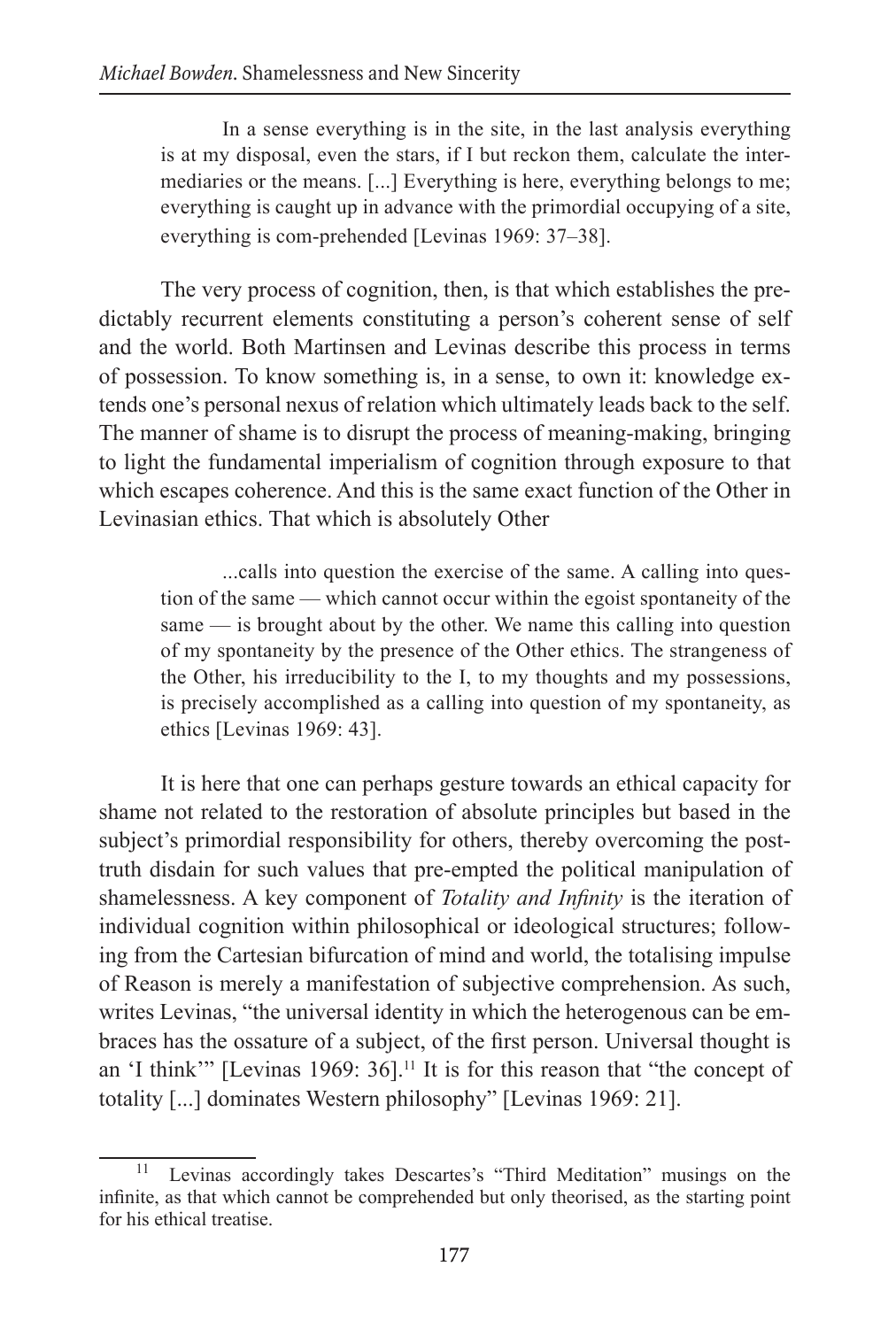The approach of the Other in Levinas, like shame in Martinsen, disrupts the self to reveal its complicity in a totalising (i.e., shameful) status quo. This approach instantiates the subject's primary responsibility for the Other by demanding the subject respond to the unknowable, to the in-com-prehensible. Moreover, by drawing on the concept of the Other's "call," teasing out the etymological root of responsibility, Levinas elaborates on how the ethical instant is from the beginning dialogic in nature. The irruption of totality is enacted by the voice of the Other. The voice that calls the subject into being, demanding a response that manifests as a responsibility "for everything and everyone" [Dostoevsky 2004: 320], reiterates that demand with every utterance through its refusal to be subsumed within the subject's totalising exercise. The Other's transcendence of our cognition is achieved through expression: manifestation "καθ'αὐτο consists in being telling itself to us independently of every position we would have taken in its regard, *expressing itself*" [Levinas 1969: 65]. And though Levinas often terms the Other's transcendence of the totalising grasp of knowledge the "face," he makes it clear that the face in his philosophy is not the physical, cognisable features of another person's visage but the means by which another expresses itself outside of the boundaries of subjective cognition. The "face is a living presence; it is expression. [...] The face speaks. The manifestation of the face is already discourse. [...] To present oneself by signifying is to speak" [Levinas 1969: 66].

It is here, then, that a reassessment of Dostoevsky's use of shame to account for his influence over Wallace's new sincerity presents itself. Within the *"plurality of independent and unmerged voices and consciousnesses"* which constitutes Dostoevsky's *"genuine polyphony"* as theorised by Bakhtin, an ethical application for "shame" unburdened by an association with the universalising tendencies of traditional sincerity can be sourced [Bakhtin 2014: 6]. Levinas stresses in *Totality and Infinity* that a "multiplicity of sentients would be the very *mode* in which a becoming is possible — a becoming in which thought would not simply find again [...] a being subject to universal law, producing unity" [Levinas 1969: 60]. In this way he associates the singular ideals of Western philosophical totalisation with the authorial monologism that Dostoevskian polyphony, for Bakhtin, serves as a departure from. So-called monologic characters are portrayed by Bakhtin as "voiceless slaves," "merged in the unity of the event" of the novel to such an extent that they become "simple object[s] of the author's consciousness" [Bakhtin 2014: 6–7]. Authorial monologism thus corresponds with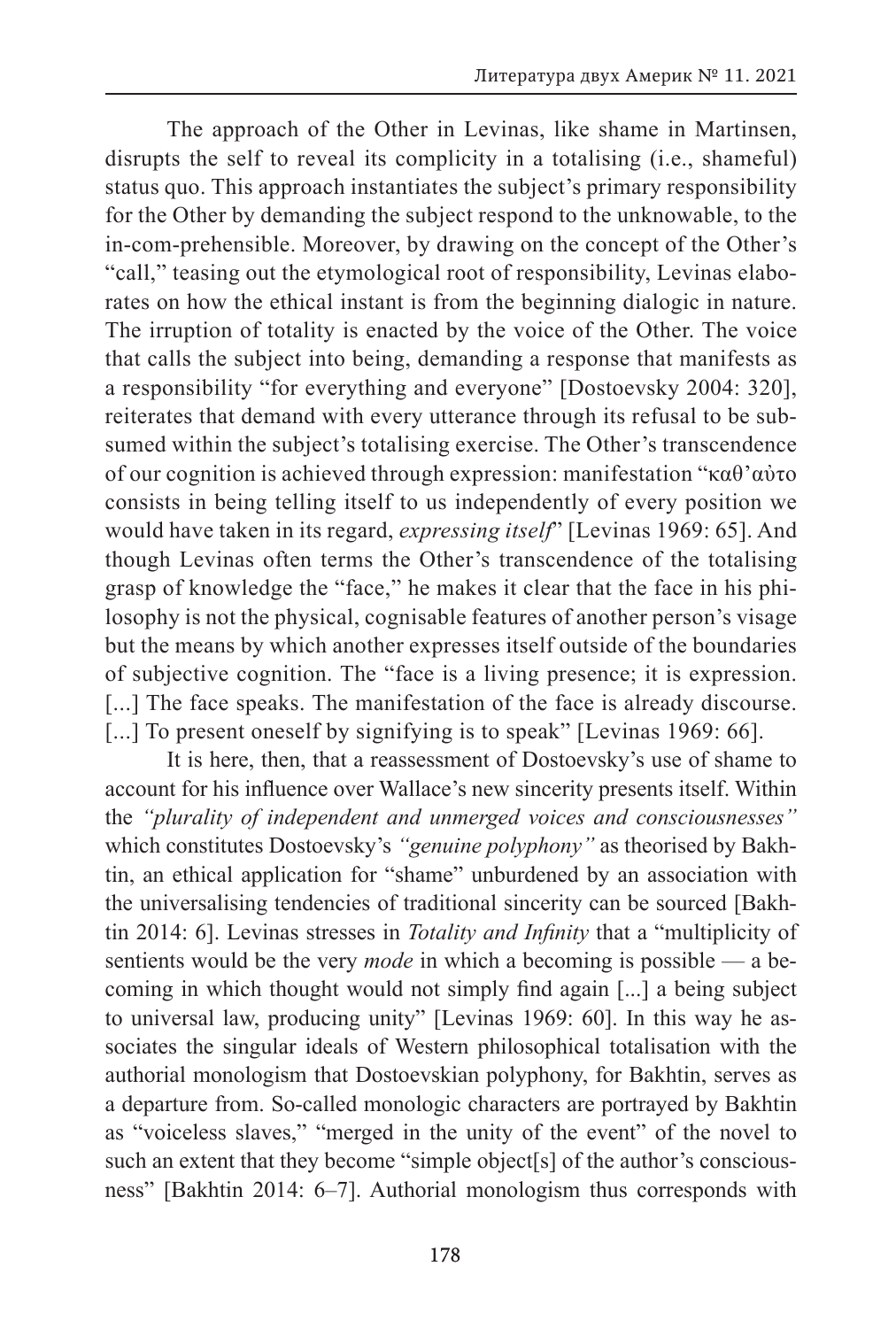the first-person ossature of universal thought.<sup>12</sup> This then sets the stage for a reading that draws a parallel between Dostoevsky's use of shame and the irruption of totality by the voice in Levinas's ethics. The ethical dynamic of polyphony substitutes itself for traditional shame by enacting the disruption of the "status quo," here conceived of as the suppression of directly signifying voices and consciousnesses.

And this polyphonic disruption is not then reoriented back towards universal premises precisely because it represents a renunciation of the kind of authorial authority such premises are founded upon. Via the creation of the polyphonic novel, Dostoevsky incorporated the dynamics of shame into the narrative act itself. His combination of the authorial word "*alongside* [...] the full and equally valid voices of other characters" is itself a recognition of the inherent shamefulness (totalising quality) of authorial creation [Bakhtin 2014: 7]. Such is the twofold nature of Dostoevsky's metafictional use of shame in his novels. On the one hand, the witnessing of shame exposes reader complicity in a shameful status quo at the socio-political level. This is the way Martinsen understands Dostoevsky's metafictional aim to inspire positive social changes. Yet on the other hand, Dostoevsky's polyphony exposes the "shame" of cognition at the epistemological level, an unavoidable shamefulness that nevertheless subdues the primordial responsibility for the Other inaugurating subjectivity. Narrative polyphony operates at both levels, encouraging social redemption within the ideals of a traditional form of sincerity, and enacting a Levinasian sense of the ethical by incorporating a responsibility for the voice of the other within the narrative structure.

In this respect both a sacred and secular message can be found in Zosima's tenet of responsibility for all, aligning with Dostoevsky's historical position on the threshold of traditional sincerity and the dispersal of that tradition. Zosima's own Orthodoxy advocates it as a moral injunction, mandated by a divine authority, leading to the discord between theoretical and "active" love related in "A Lady of Little Faith" [Dostoevsky 2004: 53–59]. Its importance to Levinas, however, arises through its articulation of dialogic ethics: the call of the Other necessitates a response which is the first responsibility of subjectivity. This second message transgresses the dispersal of traditional sincerity by presenting Dostoevsky's renunciation of authorial authority as an act of epistemological humility. Whilst Dostoev-

<sup>&</sup>lt;sup>12</sup> There is a growing tradition of scholars comparing and contrasting Bakhtinian dialogism with a Levinasian understanding of the ethical. Some of the more notable that I have come across in include: [Erdinast-Vulcan 2013; Gardiner 1996; Murray 2000; Nealon 1997; Patterson 1988].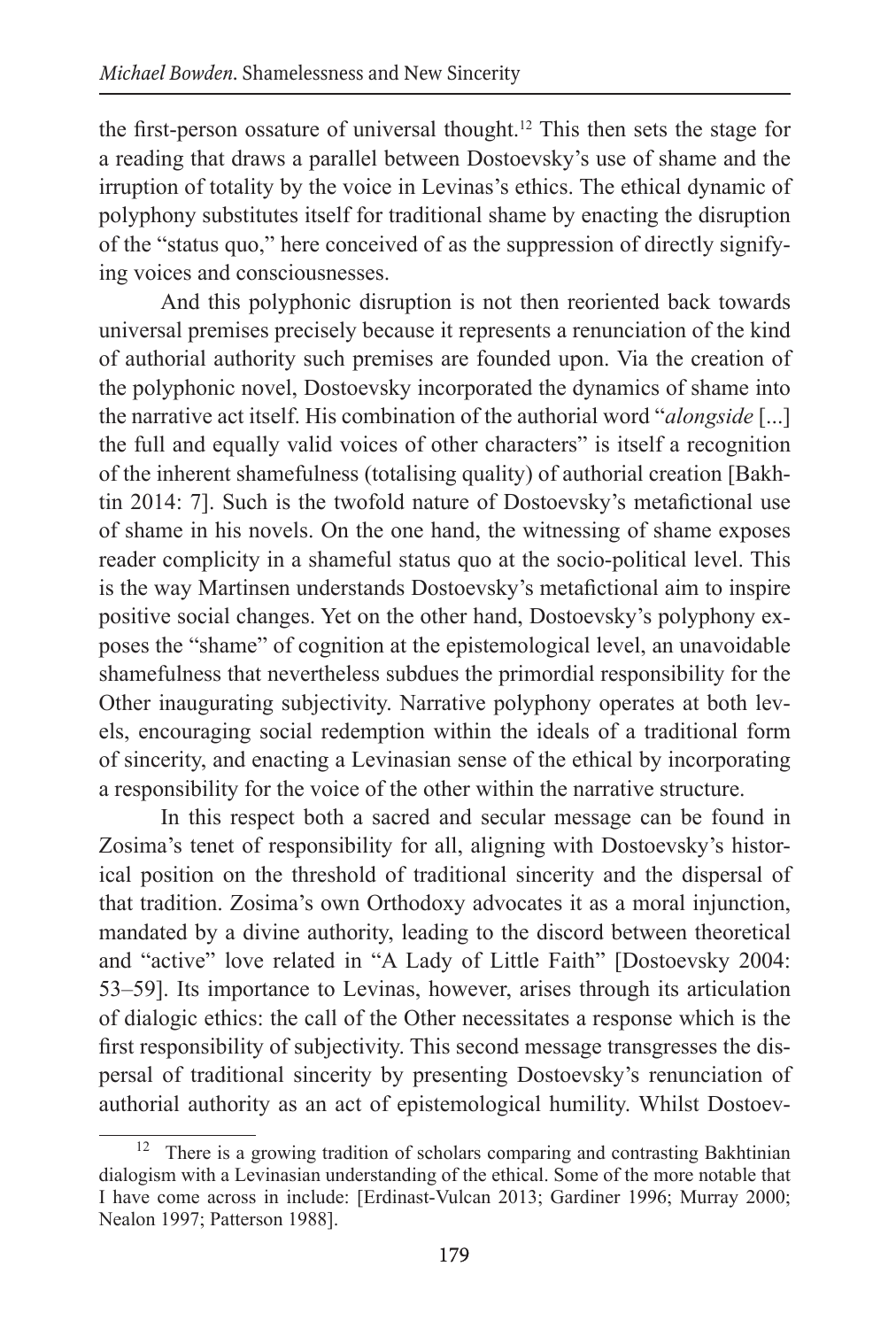sky's works can be said to represent "serious literature," they also provide an ethical blueprint for the hermeneutics of suspicion, and consequently for the post-truth world. The political manipulation of traditional sincerity may depend on the maintenance of conditional secrecy, yet Levinasian ethics are contingent precisely on an unconditional responsibility for the unknown and unknowable voice of the Other. It does not require an alternative narrative to anchor the subject through a relation of power and knowledge; it is based in an eschewal of both. This is the reimagined "sincerity" that is sought in Wallace's writings: Kelly too notes that the New Sincerity movement "depends upon its becoming dialogic in character" [Kelly 2010: 141]. New sincerity is not therefore postulated on a truth "to thine own self" but instead requires a conscious commitment, in life and in art, to a humility before the cognitive aporia initiated by the voice of the Other. In a significant scene from *Infinite Jest* relating to the novel's ethical outlook, a character with both the power and a just cause to punish one of the protagonists instead strives not only to forgive that protagonist, but to actively seek his forgiveness for the resentment and hatred the character has harboured. As part of his AA recovery (which surrogates for his ethical redemption), the character must "put out my own hand and say that I'm sorry and ask that man's forgiveness for my own failure to forgive. This is the only way I'll be able to forgive him" [Wallace 2012: 963]. Despite his persistent belief that "that son of a bitch is *evil* and *deserves* to be removed from the community," the character nevertheless resolves

...to walk in there and extend my hand and tell him I've wished him ill and blamed him and ask for forgiveness [...]. Whether he forgives or not is not the issue. It's my own side of the street I need to clean [Wallace 2012: 963].

The character admits that he has not yet found the strength to forgive the protagonist, but the scene closes with him "wish[ing] to emphasize *yet*" [Wallace 2012: 964]. The new sincerity that *Infinite Jest* prescribes for postmodern cynicism, and that could be applied through its development to posttruth shamelessness, cannot be theorised as complete, or even achievable, but must instead be always already in need of renewal. Dialogic ethics are as active and as unconsummated as dialogue itself. Only then can they overcome the disparagement of totality that defines postmodern cynicism without retreating to a solipsist cage. Dostoevsky's legacy for Wallace was his narrative articulation of an ethics that relinquished its basis in universalising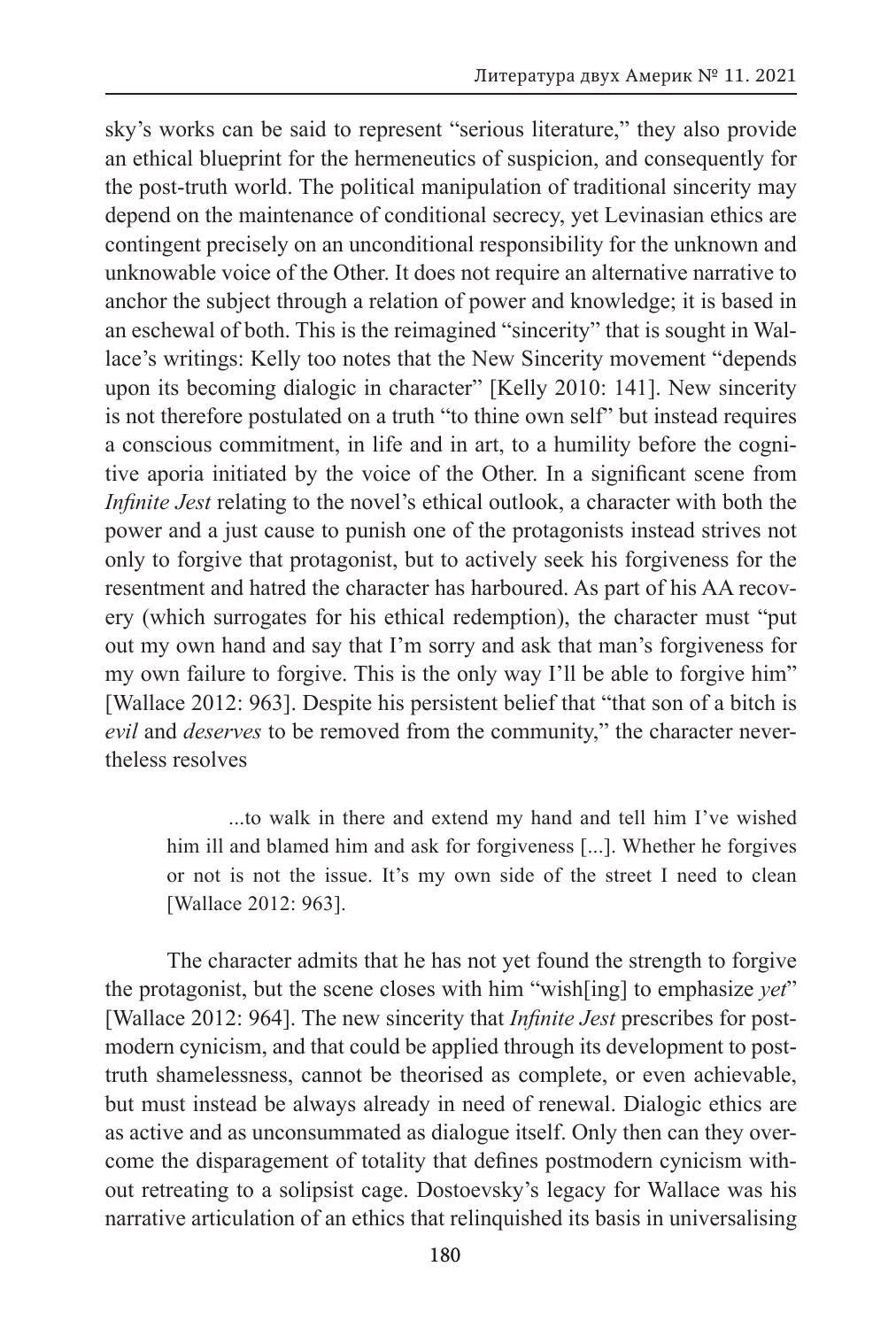absolutes but retained a dialogic sense of community. This new sincerity accepts the inherent "shame" of epistemic coherence in order to combat the potential violence of post-truth shamelessness.

#### **REFERENCES**

Akker, Gibbons, Vermeulen 2017 — Akker, Robin van den, Alison Gibbons, and Timotheus Vermeulen, eds. *Metamodernism: Historicity, Affect, and Depth after Postmodernism*. London: Roman and Littlefield, 2017.

Alphen, Bal, Smith 2008 — Alphen, Ernst van, Mieke Bal, and Carel Smith, eds. *The Rhetoric of Sincerity*. Stanford: Stanford University Press, 2008.

Bakhtin 2014 — Bakhtin, Mikhail. *Problems of Dostoevsky's Poetics*. Edited and translated by Caryl Emerson. Minneapolis: University of Minnesota Press, 2014.

Coetzee 2008 — Coetzee, J. M. *Diary of a Bad Year*. London: Vintage, 2008.

Colton 2016 — Colton, Aaron. "Donald Trump and the ʻNew Sincerity' Artists Have More in Common Than Either Would Like to Admit." *Paste Magazine*, August 9, 2016. https:// www.pastemagazine.com/politics/donald-trump-and-the-new-sincerity-artists-have-mo/.

Dostoevsky 2004 — Dostoevsky, Fyodor M. *The Brothers Karamazov*. Translated by Richard Pevear and Larissa Volokhonsky. London: Vintage Books, 2004.

Erdinast-Vulcan 2013 — Erdinast-Vulcan, Daphna. *Between Philosophy and Literature: Bakhtin and the Question of the Subject*. Stanford: Stanford University Press, 2013.

Ferguson 1997 — Ferguson, Robert A. *The American Enlightenment, 1750–1820*. Cambridge, MA: Harvard University Press, 1997.

Gardiner 1997 — Gardiner, Michael. "Alterity and Ethics: A Dialogical Perspective." *Theory, Culture and Society* 13, no. 2 (1996): 121–143.

Jacobs 2007 — Jacobs, Timothy. "The Brothers Incandenza: Translating Ideology in Fyodor Dostoevsky's *The Brothers Karamazov* and David Foster Wallace's *Infinite Jest*." *Texas Studies in Literature and Language* 49, no. 3 (2007): 265–292.

Kelly 2010 — Kelly, Adam. "David Foster Wallace and the New Sincerity in American Fiction." In *Consider David Foster Wallace: Critical Essays*, edited by David Hering, 131–146. Los Angeles: Sideshow Media Group, 2010.

Kokobobo 2021 — Kokobobo, Ani. "Dostoevsky Warned of the Strain of Nihilism that Infects Donald Trump and His Movement." *The Conversation*. January 13, 2021. https:// theconversation.com/dostoevsky-warned-of-the-strain-of-nihilism-that-infects-donaldtrump-and-his-movement-152807.

Kokobobo 2016 — Kokobobo, Ani. "How Dostoevsky Predicted Trump's America." *The Conversation*. August 23, 2016. https://theconversation.com/ how-dostoevsky-predicted-trumps-america-63799.

Levinas 1969 — Levinas, Emmanuel. *Totality and Infinity: An Essay on Exteriority*. Translated by Alphonso Lingis. Pittsburgh, PA: Duquesne University Press, 1969.

Levinas 2016 — Levinas, Emmanuel. *Otherwise than Being, or Beyond Essence*. Translated by Alphonso Lingis. Pittsburgh, PA: Duquesne University Press, 2016.